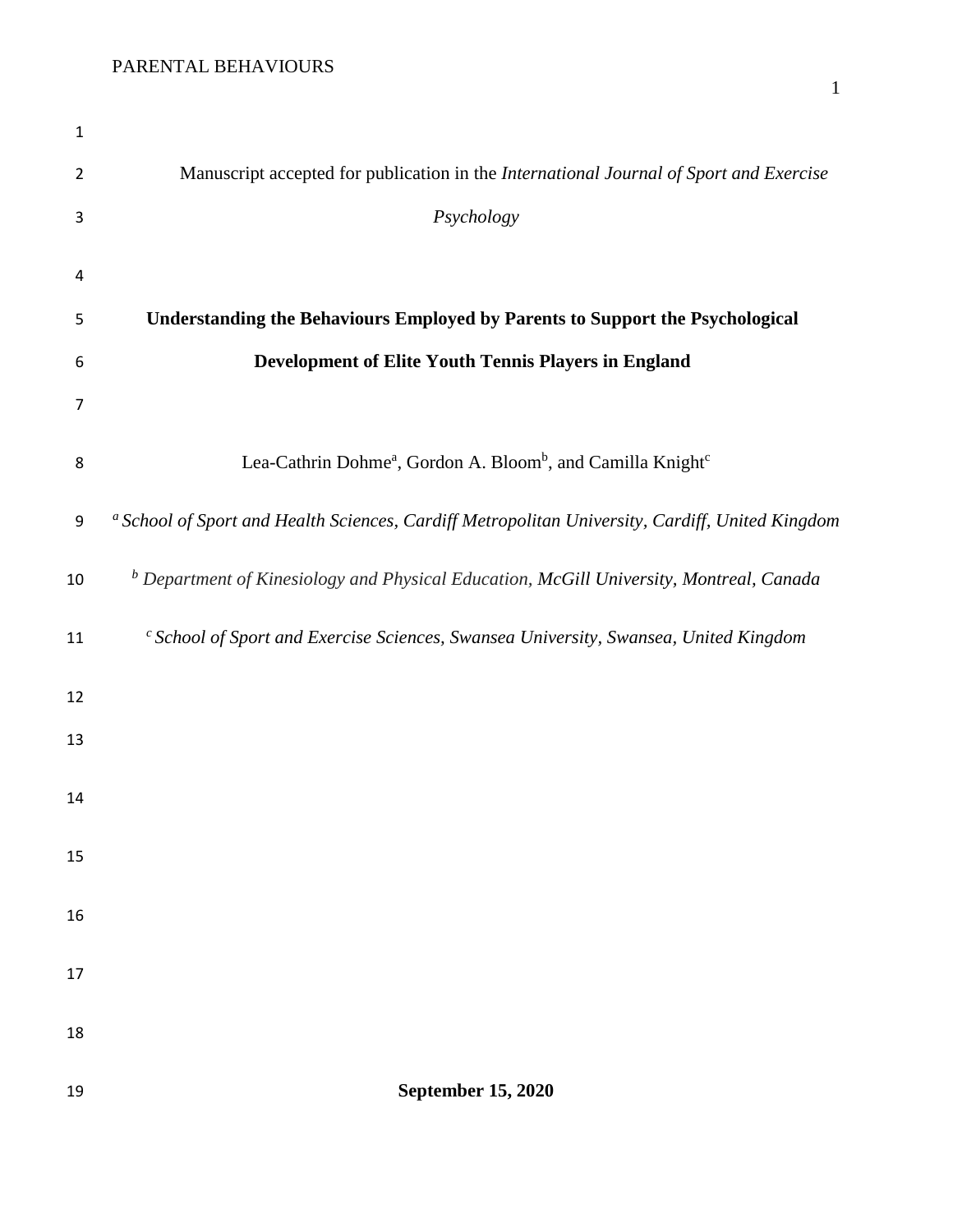### **Abstract**

 The current study had two objectives: (1) to explore which psychological skills (e.g., self-talk and imagery) and characteristics (e.g., motivation and focus) (PSCs) parents deemed important for their children's development, and (2) to investigate and understand the parental behaviours 24 that supported the growth or development of these PSCs. A nine-month qualitative study comprising observations of and semi-structured interviews with 15 parents of 11 British male elite youth tennis players (8-15 years of age) took place. Results suggested that parents were sceptical of the development of psychological skills due to (1) a perceived inability to support the development effectively, (2) a misconception of psychological skills, and (3) concerns about unnecessary pressure. Despite this, parents reported the use of four behaviours in an effort to develop psychological characteristics within their children, including (1) talking about valuable psychological characteristics, (2) intentionally creating learning opportunities, (3) enabling athletes to go the extra mile, and (4) fostering developmentally beneficial peer relationships. Although well intended, these behaviours were usually informed by intermittent self-education, sometimes resulting in unwanted consequences such as the establishment of performance orientated climates. The results of this study add to the youth sport literature by providing insight into sport parents' perceptions of PSCs, as well as the behaviours they employed to support their children's psychological development. Additionally, it reinforces the need for more formalised parental education opportunities to support parents' positive involvement in their children's sporting lives.

**Keywords:** Critical Realism; Sport Parenting; Talent Development; Youth Sport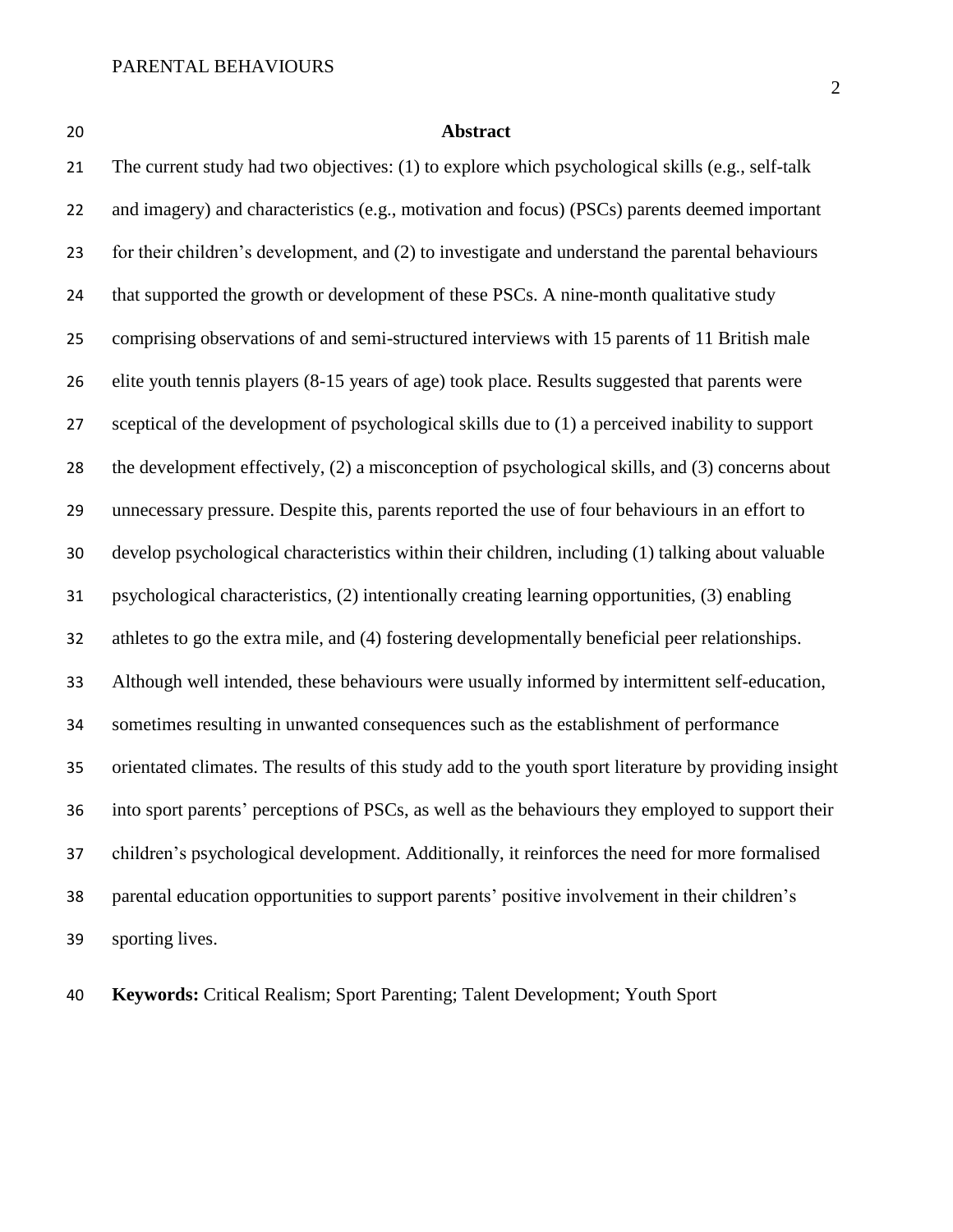of Elite Youth Tennis Players in England

 The importance of athletes' psychological development, specifically psychological skills and characteristics (PSCs), in determining and maintaining elite athletic performance has long been evidenced through empirical research (Holt et al., 2017; Orlick & Partington, 1998). In fact, extensive research has affirmed the supposition that well-developed PSCs distinguish successful from less successful athletes (e.g., Gould et al., 2002; Van Yperen, 2009). Informed by a systematic review of the talent development literature, Dohme et al. (2017) defined psychological characteristics (PCs), such as self-confidence, independence, and resilience as trait-like dispositions that can be regulated or enhanced through systematic development, while psychological skills (PSs), such as relaxation, performance routines, and goal-setting were defined as athletes' ability to use learned methods to regulate or enhance their PCs. In the last decade, studies have investigated the importance of PSCs for the successful and holistic development of youth athletes (e.g., Fraser-Thomas et al., 2005; MacNamara et al., 2010a). Developing youth athlete's PSCs is particularly important given they are often striving to excel in school and sport (i.e., maintain a dual career). Despite the European Union suggesting 57 that efforts should be made to provide specific support to dual career athletes (Stambulova  $\&$  Wylleman, 2019), this means that these athletes are often faced with competing demands that can be challenging to balance (Baron-Thiene & Alfermann, 2015). Such demands are particularly enhanced during periods of transition, such as when athletes are moving from one age group to another in sport or changing schools, and occur concurrently with changes in psychological, psychosocial, and financial developments (Stambulova & Wylleman, 2019). If athletes cannot successfully manage or appropriately prioritise their competing demands, it can result in early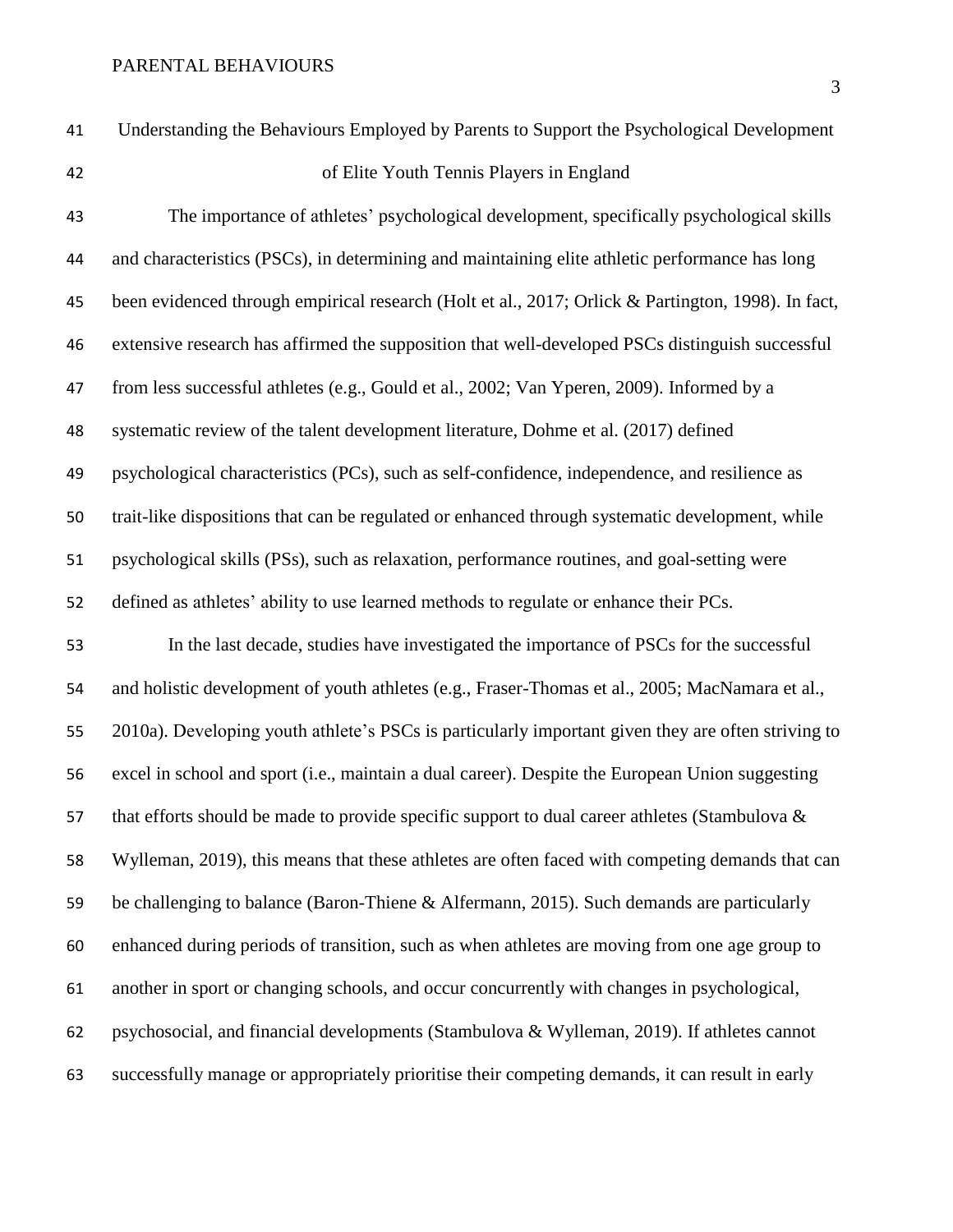dropout, burnout, athlete overload, and increased injury risk (e.g., McCormack & Walseth, 2013; Stambulova et al., 2015; Stambulova & Wylleman, 2019).

 To limit these negative consequences and instead harness a wide range of positive internal and external assets (e.g., Bean et al., 2018; Holt et al., 2017), research highlights the importance of preparing youth athletes for anticipated future challenges (MacNamara, et al., 2010a). One approach is by proactively equipping youth athletes with PSCs (MacNamara et al., 2010b). Despite vast amounts of research supporting this contention (e.g., Cook et al., 2014; Harwood, 2008), a degree of divergence regarding the specific PSCs that should be developed exists. Such divergence limits the accessibility and practical application of this information for individuals aiming to provide high quality, developmentally rich experiences to children in and through sport. In an effort to overcome this limitation, Dohme et al. (2019) conducted a second systematic review of the talent development literature aiming to identify which PSCs should be developed to facilitate youth athletes' development. In total, eight PSs (goal-setting, imagery, relaxation, (pre-) performance routines, realistic self-evaluation, social support seeking, maintaining a sense of balance, and self-talk) and 11 PCs (self-confidence, a hard-work ethic, emotional control, interpersonal competencies, independence, sport intelligence, motivation, competitiveness, positivity, resilience, and focus) were identified.

 Literature examining PSCs within youth athletes clearly highlights the importance of their early and systematic development to increase youth athletes' likelihood to overcome challenges and, subsequently, achieve athletic and personal excellence and welfare (MacNamara, et al., 2010a). It is widely accepted that PSCs are not fixed, but instead malleable and affected by environmental and social influences (Gould et al., 2002). For instance, Gould et al. (2002) noted 86 that athletes' psychological development was shaped by a number of environmental and social factors including the community, family, non-sport personnel (e.g., friends and teachers), sport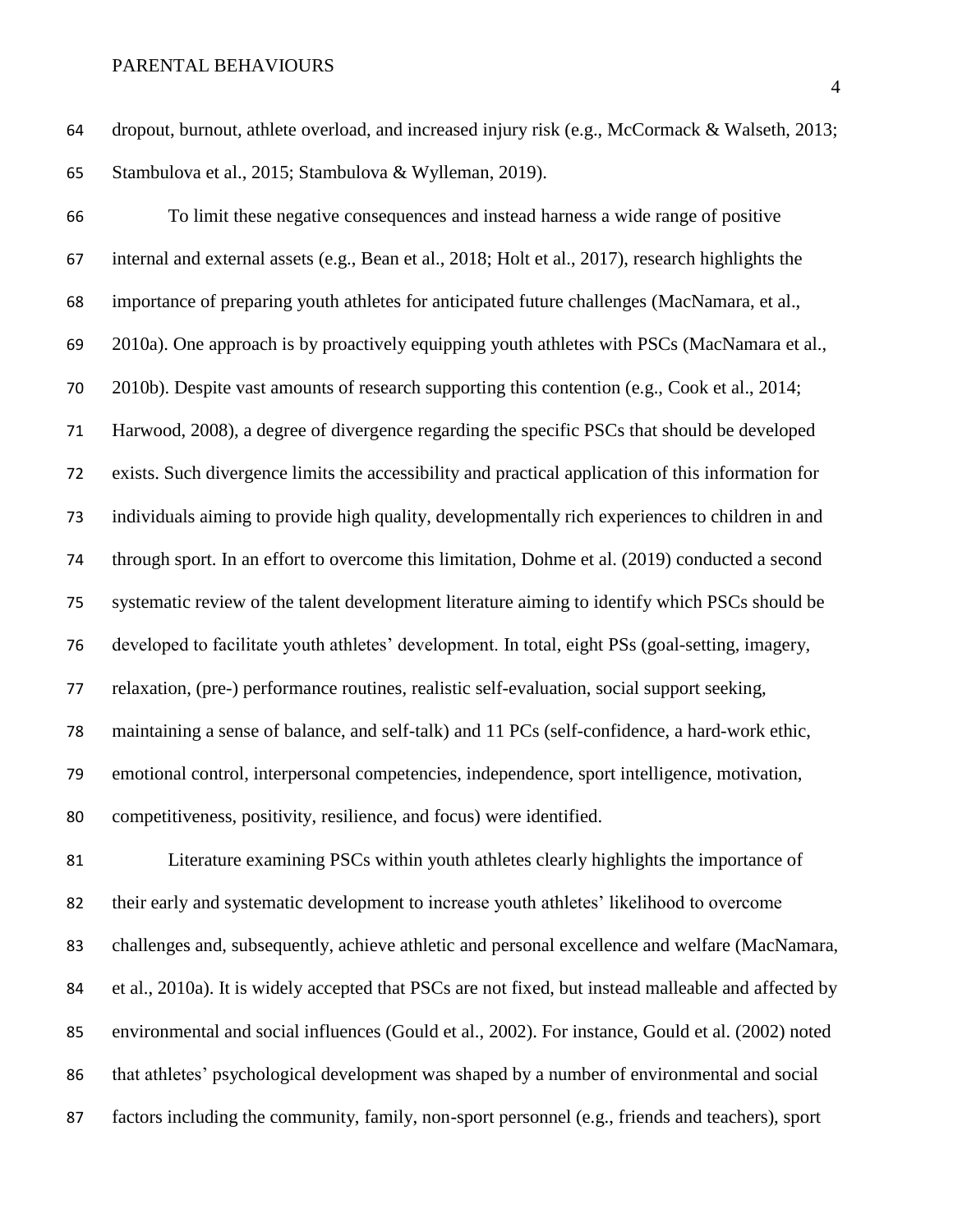environment personnel (e.g., coaches and teammates), and the sport process (e.g., competitions and sport organisations). In particular, coaches and parents have been identified as most influential on athletes' psychological development (Holt, 2016). Recognising the influence coaches can have, vast amounts of research have investigated coaches' behaviours aimed at fostering youth sport participants' psychological development (e.g., Bean et al., 2018; Falcão et al., 2019; Koh et al., 2017). In contrast, far less attention has been given to parents' role in children's psychological development. This is despite an understanding that sport parenting expertise increases "the chances for children to achieve their sporting potential, have a positive psychological experience, and *develop a range of positive developmental outcomes*" (Harwood & Knight, 2015, p. 25, emphasis added). Particularly, little attention has been given to understanding how specific parental behaviours might influence children's psychological development (Harwood et al., 2019). In this instance, behaviours are defined "as intentional yet natural activities and interactions that foster development" (Harwood et al., 2019, p. 4). One known exception to this is Tamminen and Holt's (2012) work on the development of

 adolescent coping skills, which highlighted that parents provided coping support strategies aimed at guiding athletes' attitudes and consequent behaviours. These strategies included behaviours such as providing perspective, dosing the experience of stress, and questioning to encourage reflection. Additionally, a study of elite British canoeists highlighted the positive and negative impact that different parental behaviours displayed at home, in training, and at competitions had upon athletes' PSCs (Knight et al., 2016). For instance, by creating a task-focused climate, displaying trust in athletes, and encouraging positive perspective taking, parents could influence canoeist's focus, motivation, confidence, perceptions of competence, and a growth mindset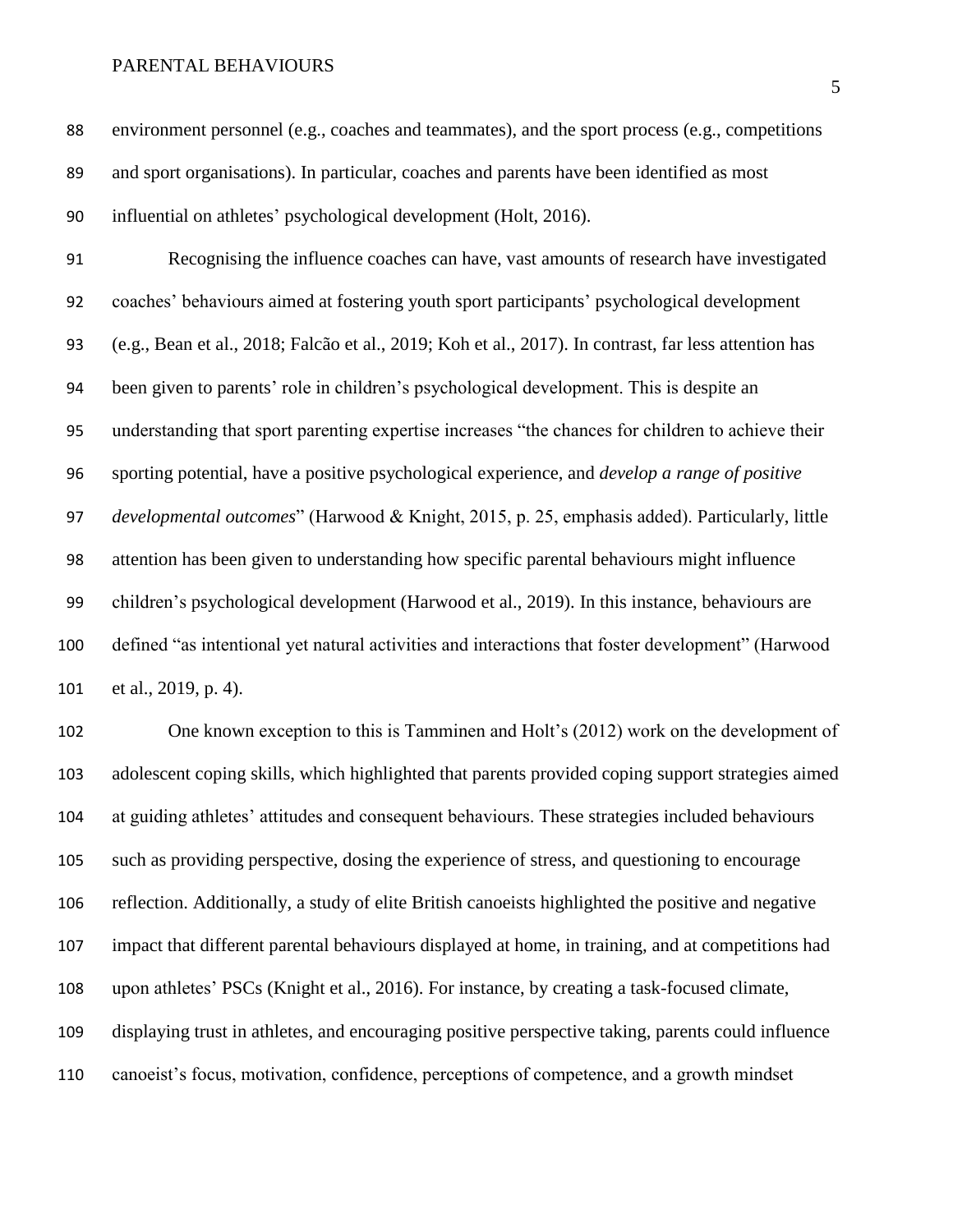among others. However, the focus in this study was not upon explicit behaviours parents engaged in to facilitate athletes' psychological development.

 Considering that the psychological development of youth athletes requires a proactive and targeted approach from parents, there have been calls for more research that explores how parents can nurture enduring PSCs that ultimately become internal resources for athletes' life (Harwood et al., 2019). One important and possible outcome of such research is the development of frameworks guiding parents' behaviours in creating environments structured to systematically, proactively, and intentionally support the development of positive psychological outcomes (Knight et al., 2016). To support this line of research and enhance our ability to provide parents with guiding frameworks in the future, the current study had two objectives:

121 121 1) To explore which PSCs parents deemed as important for their children's development; 2) To investigate and understand the parental behaviours that supported the growth or development of these PSCs.

 Specifically, this study was conducted within the sport of tennis, in England. Tennis in England can be accessed through various means including private clubs, free public courts, or pay-to-play clubs. Data from the 2018-19 Active Lives Children and Young people survey (Sport England, 2019) indicated that 6.2% of children and young people in England played tennis at least once a week. Tennis is governed by the Lawn Tennis Association who oversee all junior and senior competitions, as well as the developmental pathways for aspiring elite tennis players. Players may enter this pathway from the age of 7, and if they progress, move into the Pro Tour Stage, 131 joining national academies from the age of 13 or 14 years. The purpose of the Pro Tour Stage is to prepare players to ultimately progress from junior to professional tennis (LTA, Tennis for Britain, 2020).

**Methodology**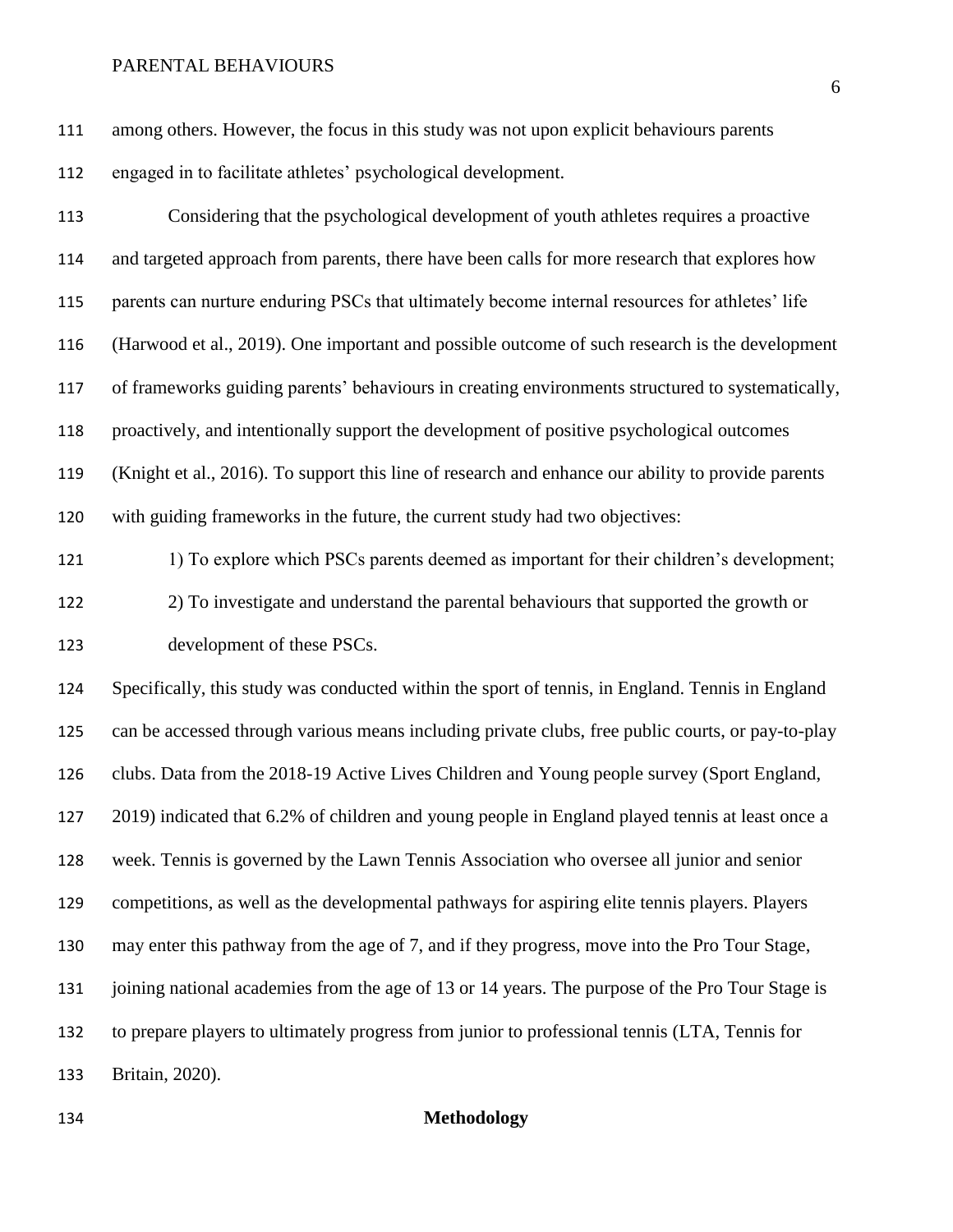The current study comprises one part of a larger research project that was designed to understand elite youth tennis players' psychological development in England, prior to enhancing it through an athlete-informed mental skills training programme (cf., Dohme, Bloom, Piggott, & Backhouse, in press). As athletes' psychological development is embedded in a complex social system, the philosophical assumptions of ontological critical realism and epistemological constructionism were followed to investigate this topic (Ronkainen et al., 2019). The primary objective of critical realism is to develop an understanding of phenomena by researching the contexts (i.e., specific settings, such as a tennis club) and mechanisms (i.e., processes, such as parents' behaviours) that interact with one another to produce certain outcomes (e.g., PSCs). The current study was embedded in one private English tennis club that focused on developing young players aspiring to higher levels of competition. In total, 170 (120 male, 50 female) athletes, ranging from 3 to 15 years of age, trained regularly at the club. From these 170 athletes, 11 British male players, including two sets of brothers, were classified as potential elites due to their current ranking in the top 15 of their respective age groups in the country (Swann et al., 2015). These players regularly competed at county, national, and regional competitions. Despite various contextual factors influencing these athletes' psychological development, the current study explored the behaviours athletes' parents employed to support their psychological development. Engaging in this process was fundamental before developing, implementing, and evaluating the athlete-informed mental skills training programme.

**Participants** 

155 Participants were 15 parents (7 mothers, 8 fathers,  $M_{\text{age}} = 48$ , SD = 6.16) of the aforementioned elite athletes. Except for three athletes, both mother and father participated. Thirteen parents were British and two Polish. Apart from two parents, all had completed University degrees in subjects such as law, finance, and medicine; and, apart from one mother,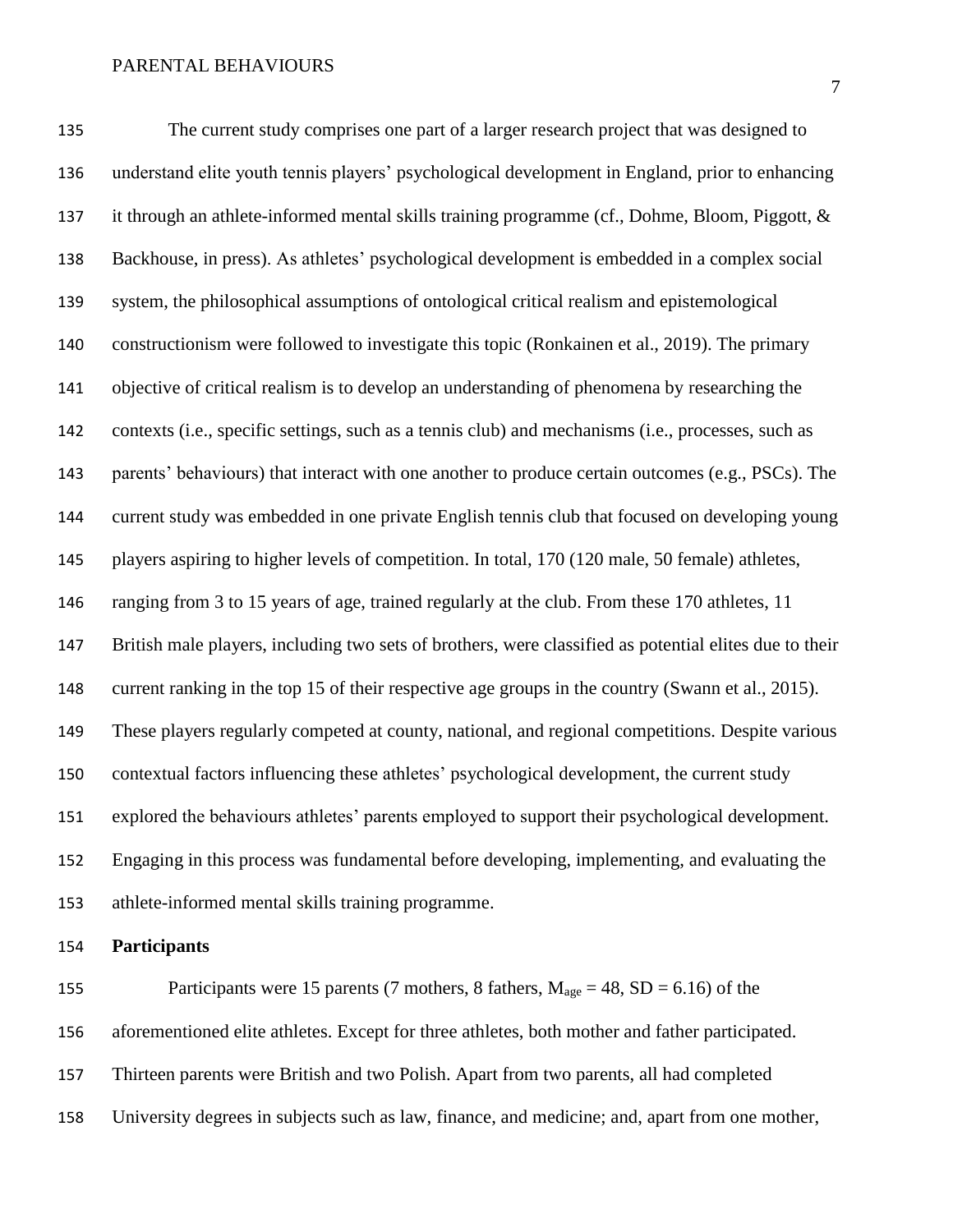had been exposed to competitive performance environments during their youth in contexts such as tennis, squash, equestrian, athletics, and music.

 Given that qualitative research is a subjective process and considering the embeddedness of the first author within the club environment, it is important to note that she has extensive tennis experience herself, competing nationally from the ages of 4 to 20 and qualifying as a tennis coach. She has also led international coach and athlete education programs that were informed and evaluated through qualitative research methods. The second author holds considerable experience conducting research on and has coached youth sport for over 15 years. The third author has conducted vast amounts of qualitative research on youth sport parents and also has extensive tennis experience, growing up playing competitive tennis and coaching tennis for 15 years.

## **Procedure**

 Following approval by the University's ethics committee, the performance coach of the researched club was contacted as he had agreed to serve as the gatekeeper for this study. He informed the athletes and their parents about the purpose of the study and disseminated information and consent form packages that included parent and athlete information sheets, parent consent forms, and athlete assent forms. Parents whose signed consent and assent forms were returned prior to the researcher's time at the club were included in the study.

## **Data Collection**

 Data were collected over a nine-month period through observations and semi-structured interviews. During the first four months, the first author spent every Wednesday and Thursday afternoon at the club acting as a 'participant-as-observer' to establish authentic relationships with the participants (Sparkes & Smith, 2014). Specifically, she functioned as a hitting partner of the group, allowing for frequent informal conversations with parents before, during, and after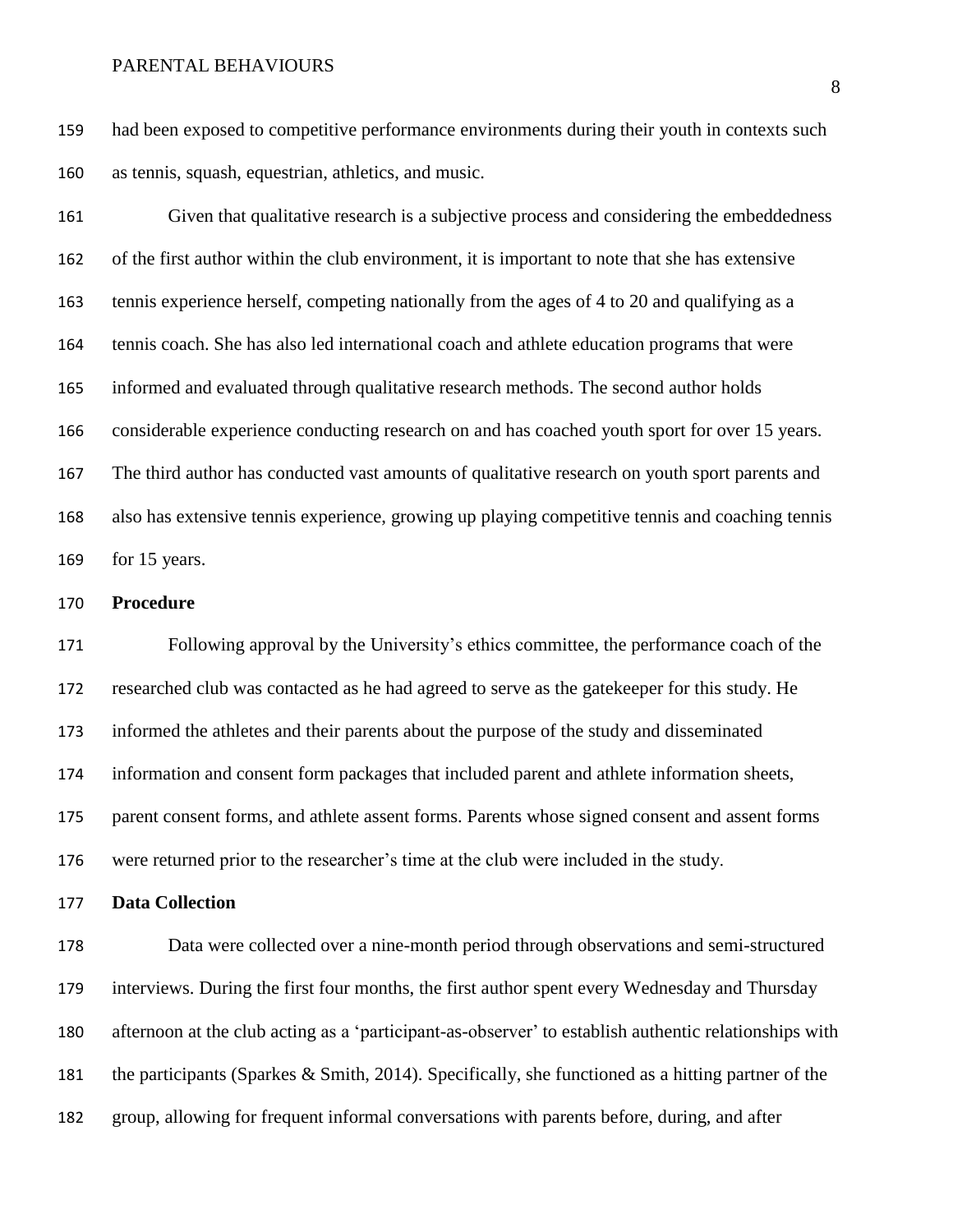training sessions, as well as 'in situ' observations. Despite fostering rapport with the parents, being a 'participant-as-observer' limited the researcher's ability to make fully conscious observations, as well as record them in great depth. Consequently, an 'observer-as-participant' approach was adopted for the final five months of this study, allowing the researcher to engage in sustained dialogue with the parents while moving around the researched environment more freely (Sparkes & Smith, 2014). Over the nine-months, the researcher spent 172.5 hours in the club environment and 13 hours at tournaments that were accompanied by parents. In total, this yielded 38 pages of field notes, within which the researcher recorded parental behaviours that were perceived to have the potential to develop or grow any of the 19 PSCs identified in Dohme et al. (2019).

 In addition to observing parents and engaging them in informal conversations, each 194 parent  $(n = 15)$  took part in a semi-structured interview that was audio recorded and transcribed verbatim. Interviewing commenced after the first four months of this study to ensure rapport between the researcher and parents had been established. On average interviews lasted 72 197 minutes  $(SD = 18 \text{ minutes})$ , yielding 485 pages of interview transcripts that were stored using the computer software NVivo10. Each interview consisted of open-ended questions and basic tasks. Specifically, after easing participants into the interview process by asking them about their personal background, parents were encouraged to share their perceptions about the importance of mental qualities (i.e., PSCs) in light of children's athletic and personal development. All parents believed that "the mental side of the game" was important for the attainment and maintenance of athletic and personal success, as well as athletes' welfare. Following, parents were asked to outline which PSCs they deemed important for the development of youth tennis players. The named PSCs were recorded on post-it notes and discussed to establish a shared understanding (e.g., "What does 'focus' mean to you? What does a 'focused' athlete look like?").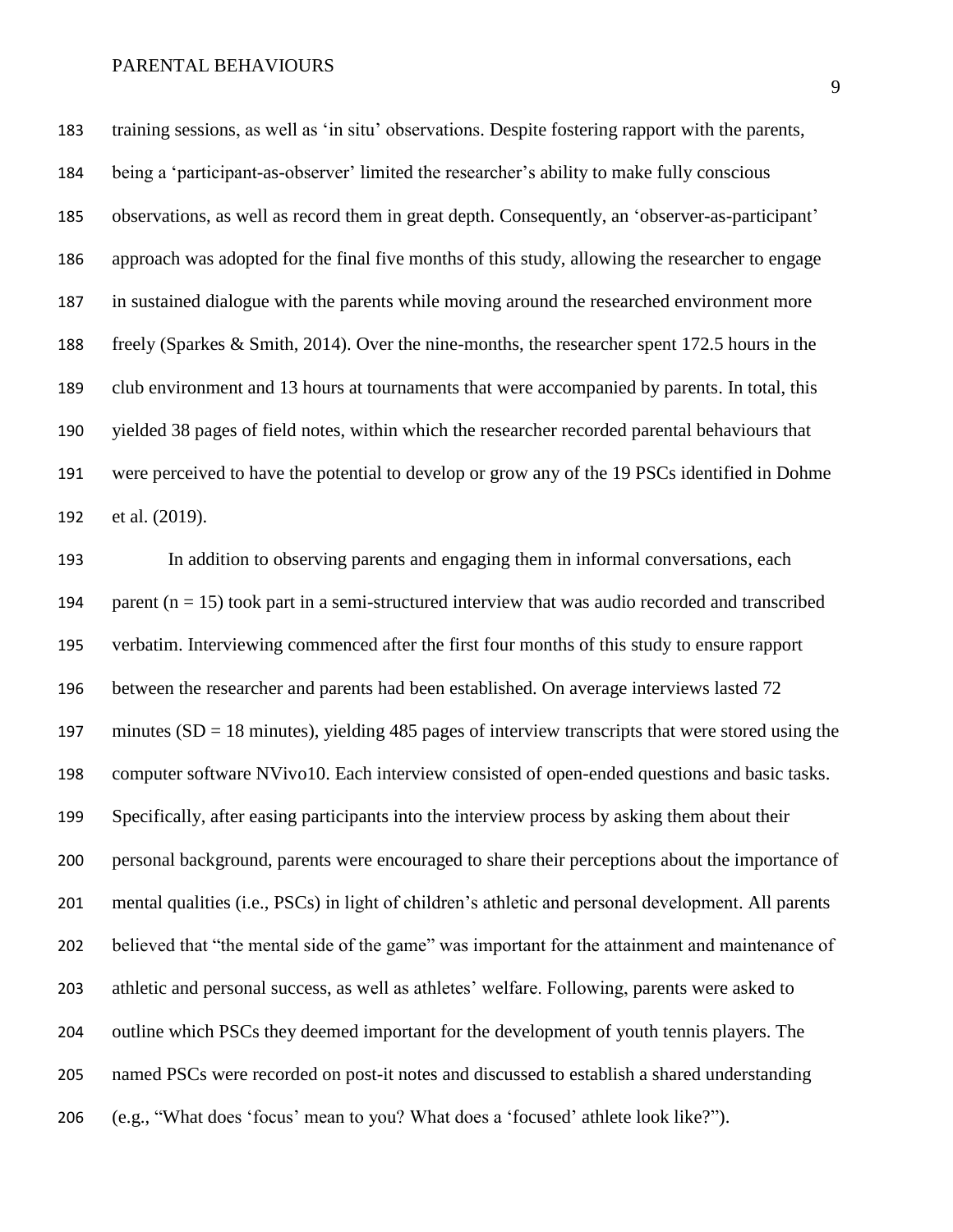After participants were given the opportunity to speak freely and without bias about the PSCs they valued, they were provided with a copy of Dohme et al.'s (2019) diagram outlining the 19 PSCs believed to be facilitative of youth athletes' development. The PSCs were then compared to the PSCs identified by parents and any additional PSCs discussed. Following the establishment of a shared understanding of all PSCs, participants were asked to highlight PSCs they explicitly sought to develop in green, implicitly or unconsciously developed in yellow, and did not seek to develop in red. Afterwards, parents were encouraged to explain how they developed the PSCs highlighted in green and yellow (e.g., "You outlined that you aim to instil a hard-work ethic in your child. Could you explain to me how you go about this?) and why they 216 did not develop the PSCs highlighted in red (e.g., "You indicated that you are not necessarily trying to instil emotional control in your child. Why is this the case?").

## **Data Analysis**

 Data were analysed following the procedures suggested by Miles et al. (2014), utilising a combination of deductive and inductive coding. The first author began this process by using descriptive coding, which involved identifying raw data units that related to parents' perceptions of PSCs, strategies they used to develop them, and their sources of information. Next, interpretive coding, which involved grouping similar raw data units together into more abstract categories occurred. For instance, similar types of parental behaviours were grouped together to create specific categories. All codes and categories were presented to the co-authors, who functioned as critical friends, and discussed any discrepancies until consensus was reached. Finally, the first author examined the different interpretive categories and identified pattern codes. These pattern codes indicated relationships between the interpretive codes, enabling interpretive codes to be integrated and understood together. For example, all behaviours relating to talking to their child, such as encouraging reflection and providing feedback were grouped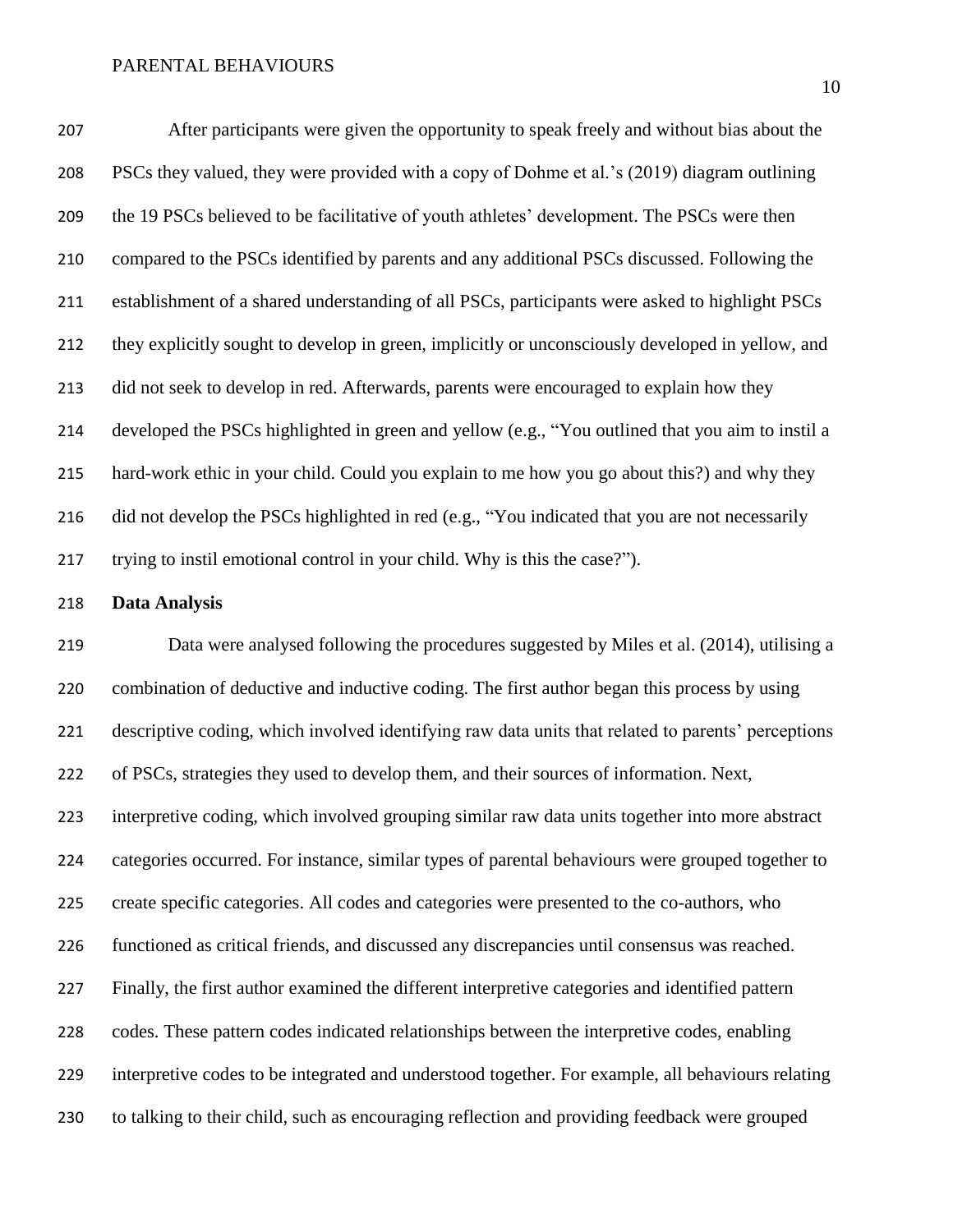231 together in the category of "talking about valuable PCs". As previously noted, the pattern codes were discussed until agreement between all authors occurred. Having coded each transcript, the data from each participant were entered into tables that enabled comparison across the participants facilitating an understanding of similarities and differences in perceptions and experiences.

### **Quality Standards**

 Several methods were employed in the current study to ensure the rigor, authenticity, and trustworthiness of the data collection and analysis process (Sparkes & Smith, 2014). For instance, the first author embedded herself into the researched club for a total of nine months to establish authentic relationships with parents prior to collecting observational and interview data, as well as engage parents in sustained dialogues during which additional data was collected and 242 other data discussed (Smith & McGannon, 2018; Sparkes & Smith, 2014). Specifically, the researcher would pose questions such as "The other day, I observed that you told your son to work hard and stay cool before he went off to training. Could you give me some insight into what you aimed to achieve by telling him this?". Additionally, the first author was immersed in an interdisciplinary research community that included academics from disciplines such as coaching, youth sport development, and sport psychology. This afforded her the opportunity to 248 frequently discuss and reflect upon her findings, as well as the research process (Smith  $\&$  McGannon, 2018). Finally, meetings including all authors were held weekly during the data analysis phase to critically reflect upon and discuss each stage of the data analysis process. This was important to ensure that the codes being developed were an appropriate reflection of the data that had been collected.

## **Results**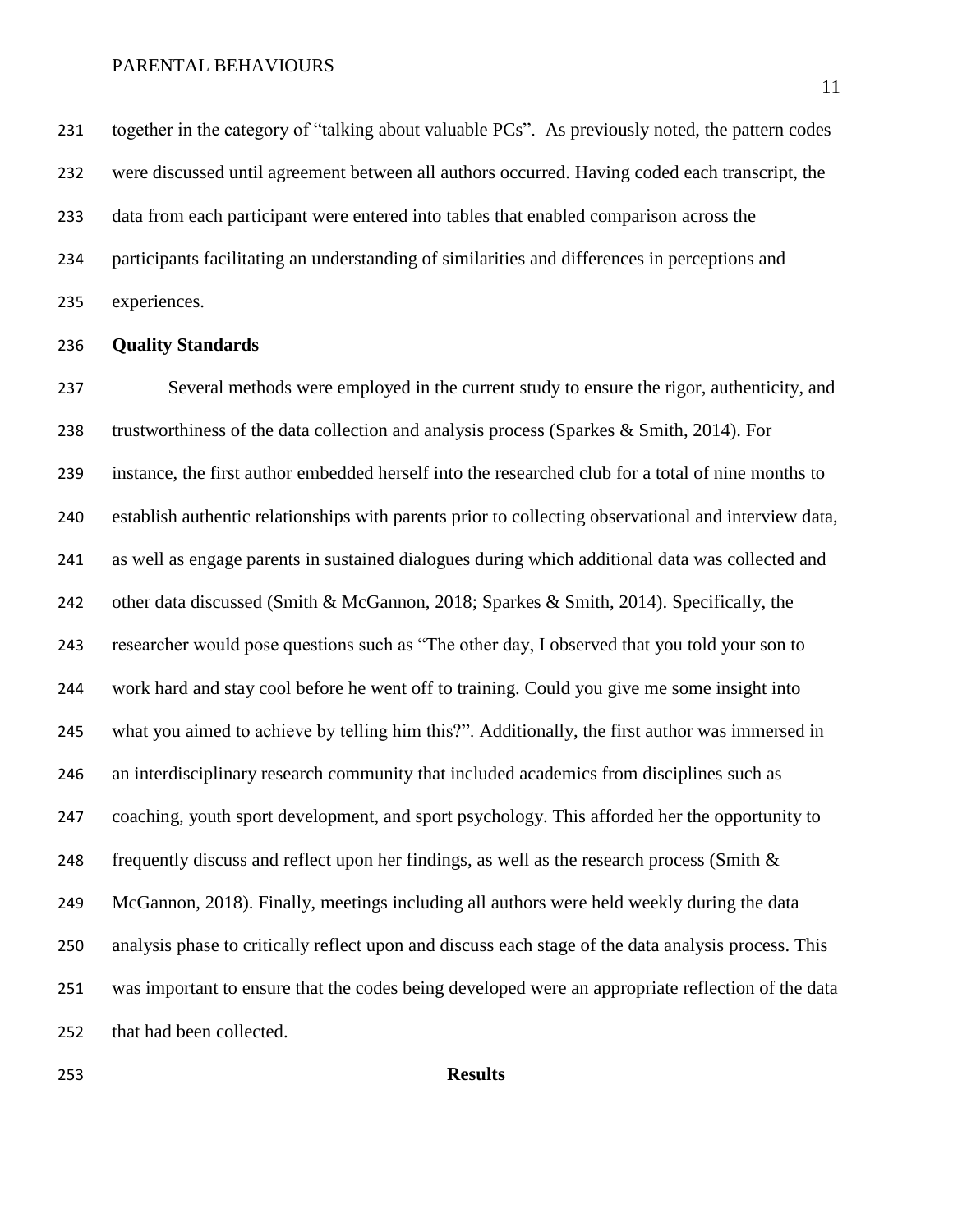The current study had two objectives: (1) to explore which PSCs parents deemed important for their children's development, and (2) to investigate and understand the parental behaviours that supported the growth or development of these PSCs. The results are illustrated using quotes and field notes; pseudonyms have been assigned to protect participants' anonymity. **Psychological Skills and Characteristics Perceived as Important for Youth Athletes' Development**

 Parents' collective aim was for their children to grow into "happy, healthy, and well- rounded" (Leanne) individuals who are ready to face the "tough real world" (Mark). Consequently, parents were solicitous to instil values such as hard work ethic, commitment, competitiveness, self-confidence, resilience, independence, and positivity. Jeremy stated: "Hard work definitely, that's a general one throughout life. I am trying to instil that in them for everything. If they don't work hard then they don't progress; it's that simple." Parents also valued characteristics such as focus and emotional control, but felt that these were "too hard to develop" (Jeremy) or developed "when they [children] matured, that just comes with time" (Stephen). Despite parents' intention to develop some PCs, parents were sceptical about and sometimes reluctant to consider the intentional development of PSs due to (1) a perceived inability to support the development of PSs effectively, (2) a misconception of PSs, and (3) concerns about the intentional development of PSs adding unwanted pressure to their children's development. Focusing on performance routines as an example, parents frequently referred to the skill as a "twitch" (Jeremy), "obsessive compulsive disorder" (Kaitlin), and "dangerous when it comes undone" (Stephen); painting a relatively negative picture of the skill. Concerns of added pressure were commonly expressed when talking about the intentional use of goal-setting: "We could set them goals, but… it only adds pressure. And if they don't get there, is it then disappointment?!" (Jessica).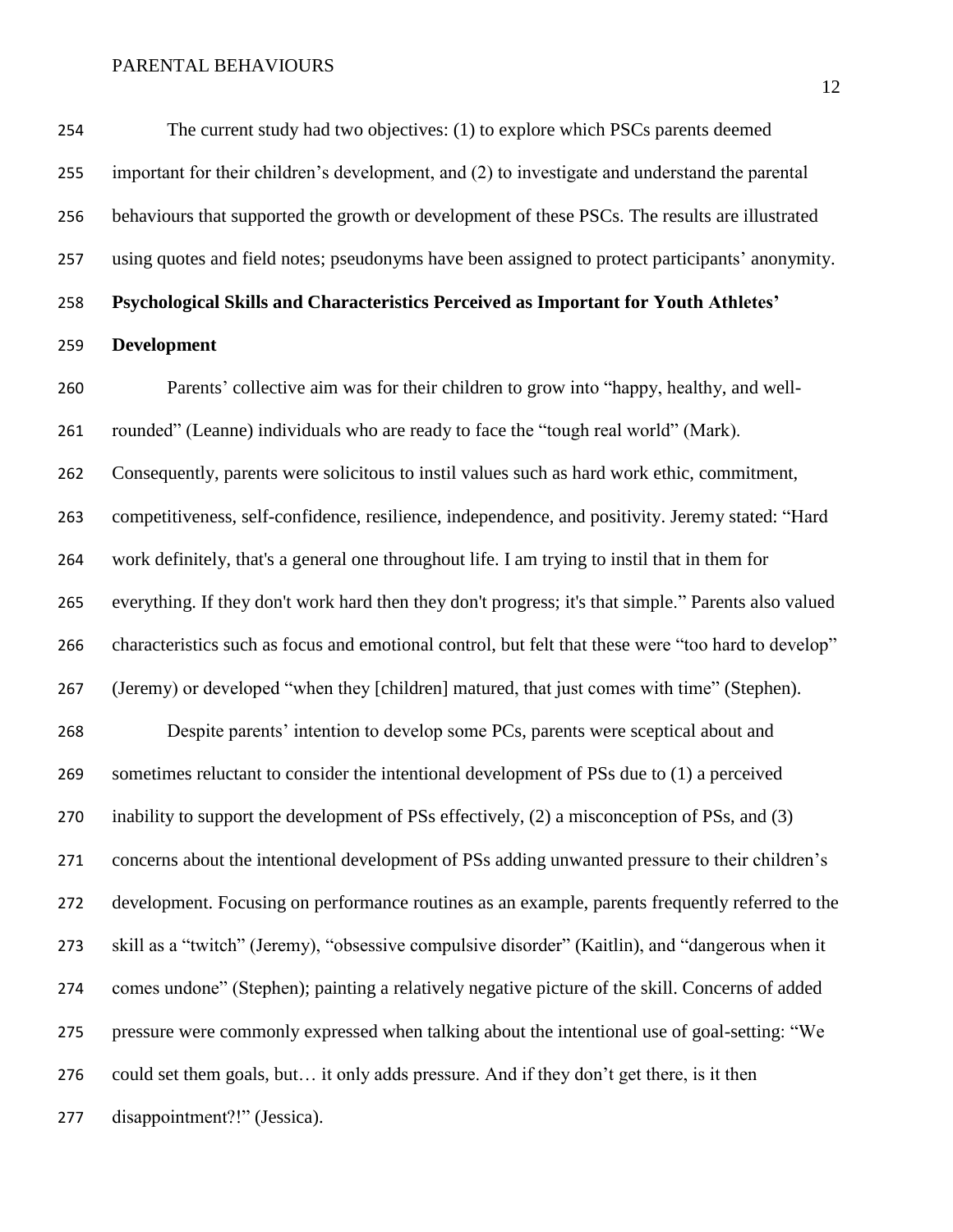| 279 | reported and were observed feeling ill-equipped to develop these skills within their children: |
|-----|------------------------------------------------------------------------------------------------|
| 280 | I am sure top athletes will use things such as proper relaxation or meditation before big      |
| 281 | events and probably imagery. Like picturing themselves crossing the line first and doing all   |
| 282 | of that. I know this stuff exists and can work, but I wouldn't know, or dare to even try to    |
| 283 | teach that to my child. (Piper)                                                                |
| 284 | Parents frequently tell their children to "keep it together" (Michael), "stick with it and     |
| 285 | graft" (Mark), or "bounce back from that mistake and focus on the next one" (Melanie).         |
| 286 | Yet, they don't seem to tell their children how to actually do that, meaning they are          |
| 287 | encouraging PCs without providing their children with the tools (i.e., PSs) needed to          |
| 288 | regulate them. (Field note, November 25, 2015)                                                 |
| 289 | In sum, parents valued the development of most PSCs in their children and hoped tennis         |
| 290 | would help prepare them for a tough and competitive real world. Parents described the          |
| 291 | development of PCs as "value" development and deemed it "normal parenting" (Kaitlin) or        |
| 292 | "simply part of bringing my children up" (Maria). Nevertheless, despite the positive attitude  |
| 293 | towards PCs, parents felt less prepared and able to support athletes' effective use of PSs.    |
| 294 | Parental Behaviours Employed to Support Athletes' Psychological Development                    |
| 295 | Parents reported the use of four behaviours to support the development of PCs within           |
| 296 | their children, including: (1) talking about valuable PCs; (2) intentionally creating learning |
| 297 | opportunities; (3) enabling athletes to go the extra mile, and (4) fostering developmentally   |
| 298 | beneficial peer relationships.                                                                 |
| 299 | Talking about valuable psychological characteristics. "We just talk about it" (Adam,           |

 Mark, & Melanie) was one of the most common responses parents provided when being asked how they tried to foster PCs within their children. Commonly, "talking about valuable PCs"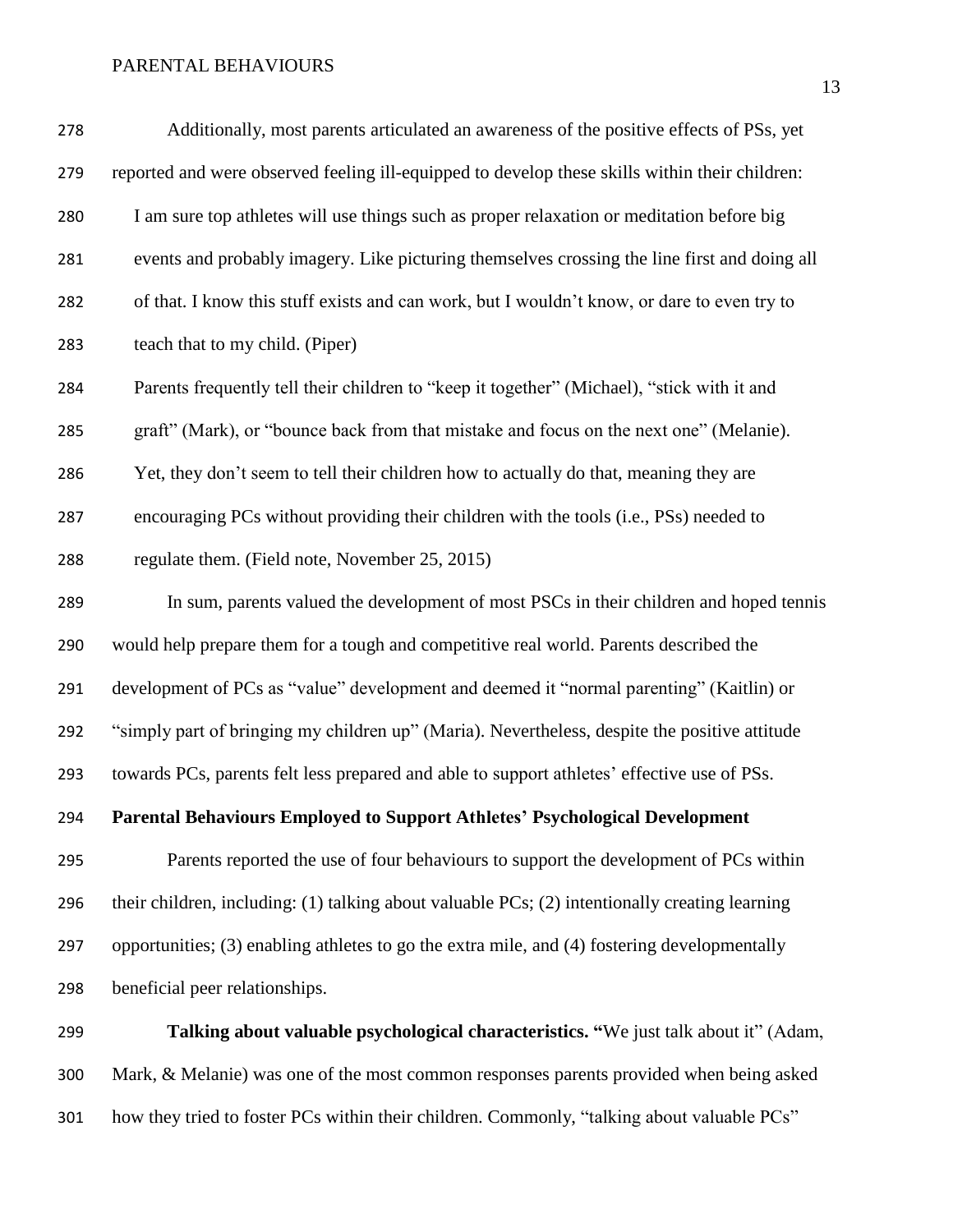happened informally and took place "all the time, when going to school and back, when going to bed, before a tournament, after a tournament, when we sit on the sofa watching TV, all the time" (Maria). More specifically, the behaviour targeted all PCs and entailed (1) questioning athletes to help them reflect on or prepare for matches; (2) reminding athletes of behaviours agreed upon in previous conversations (e.g., "Remember what we chatted about… I don't care if you lose, as long as you are working hard." Piper); (3) providing perspective to help athletes evaluate their performances and behaviours realistically; (4) sharing experiences through examples, stories, or metaphors; and (5) providing instructions (e.g., "No cheating. We win and lose fair and square" Jessica). For instance, Frankie explained that he reflected with his son on performances to help him stay committed and motivated: "We just chat about the game, I guess, afterwards. What went right, what went wrong? I try to help him reflect, put things into perspective and pull out some key messages, things for the future." Similarly, John and Maria reported "putting things into perspective" to help their sons cope with their emotions, stay committed, and develop resilience, particularly after experiencing losses: Learning to cope with disappointment. When he [son] is knocked out of a tournament, we will quite often see some tears. I try and talk to him to put it into context and say "It's a journey you are on and it doesn't matter about what's happening in these competitions". It's about how good he can be in 5 years' time, these are building blocks towards being a better tennis player in the future, and there is no such thing as a wasted tournament. (John) It was also observed that some parents used metaphors or stories to explain values, such as competitiveness and self-confidence: I am at a tournament. One of the youngsters just completed an easy win and behaved

suboptimal, arrogant and boisterous. He proudly walked over to his dad (Adam) who

hugged him and sat him down on his lap. After praising him for winning, he told him a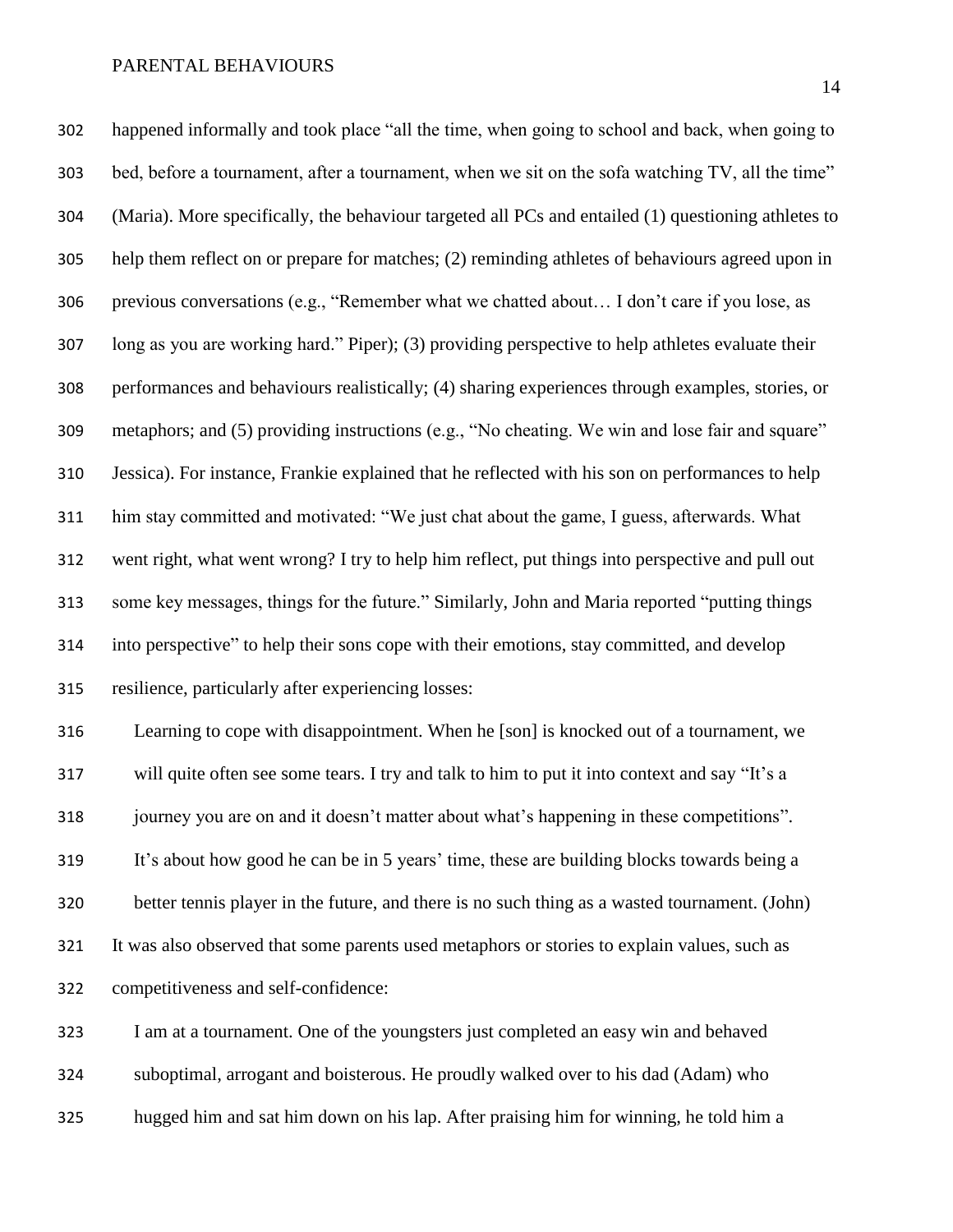story: "You know my friend Bob, the one who owns the Ferrari. The other day you asked me why Bob doesn't always drive his Ferrari. Well, the answer is that when he is at his place of work he doesn't want to rub everyone's nose into the fact that he is a successful guy and that's why he is well liked at his place of work. The same applies to winning… If you win, you win well and you don't rub people's noses in it. Today you did and that wasn't very nice." (Field note, July 18, 2015)

 **Intentionally creating learning opportunities.** Parents were also solicitous to provide their children with ample learning opportunities during which PCs could be observed, talked about, developed, or challenged. In fact, several parents explained that they had intentionally chosen the sport of tennis for their children, as they believed that it fostered the development of valuable characteristics, including independence, competitiveness, and resilience: We are at training. One of the youngsters was upset as he felt that his opponent made a bad line call. He turned around and looked at his dad (Michael), who said "Don't look at me. What you gonna do about it? If you are not happy with the call, stand your ground." I walked over to Michael to follow up on what had just been said. He stated: "Well, this is exactly one of the reasons why my son is playing tennis. It's one of the easier sports that can teach you to stand your ground and make independent decisions. After all, it's just you on the court. No teammates to rely on or hide behind." (Field note, September 23, 2015) In addition, parents reported entering their children into competitions of varying difficulty to develop PCs such as self-confidence and motivation, but also resilience and commitment. David explained: "Sometimes I enter him into something I am pretty sure he is going to win, just to help him feel more confident." Mark on the other hand reported doing the opposite to ensure that his son's confidence would not exceed a certain level: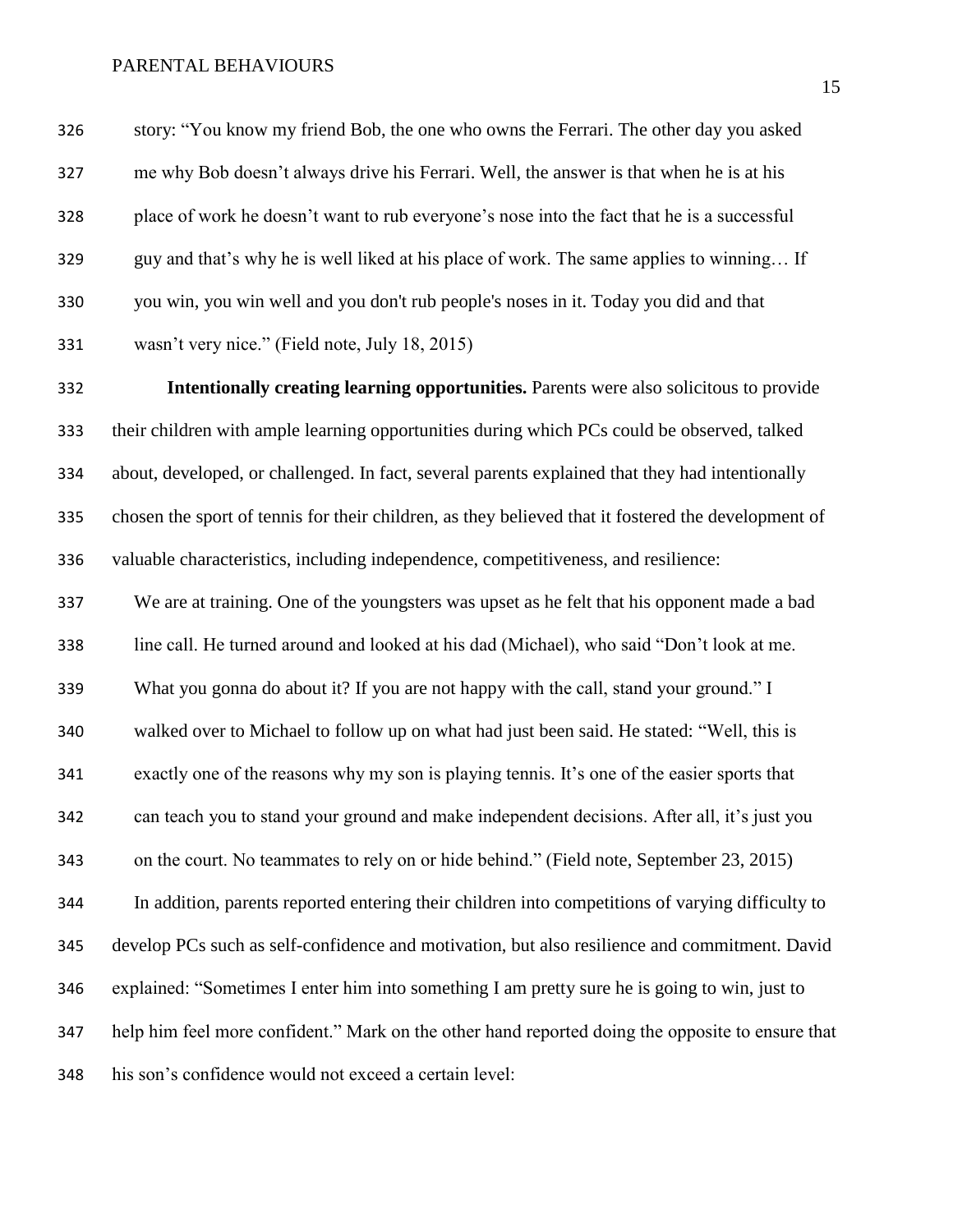He sometimes gets a bit cocky, so you have to bring him back down. I talked to him this morning and said "I would like to book you into this tournament. There are some big players coming from all over the country. You may win a couple but you may lose quite a few. Are you comfortable in going to that?" and he said "Yeah I am". So I entered him and I think it is good because you have got to bring him down a little bit sometimes and I think entering him into this competition will do just that. Put him in his place. Generally, parents supported Mark's point of view, highlighting that competitions provided an environment in which children could experience "what it is like to win and lose and how to cope with that" (Michael) and "go almost into a dark place, some kind of internal frustration and anger, before coming out on the other side and being stronger, more resilient" (Jessica). Parents also outlined intentionally exposing their children to certain individuals or role models, such as elite performers, who visibly exerted desirable PCs, as well as live or televised competitions to use critical moments of games to reinforce PCs. John explained: "I really enjoy watching sports with my children. I feel it teaches them this stuff (PCs). I am also taking them to the O2 [Arena] for the ATP (Association of Tennis Professionals) tour finals, hoping they will feel inspired and motivated". Mark also felt that his son gained a lot from watching live sports, frequently using these events as a platform to trigger discussions about PCs: We watch sports and he gets a lot from it. He sees how hard people work and how much they focus and grind. He also sees how people react on court and sometimes it is not very helpful. We discuss that with him so that he learns the good traits and hopefully avoids the bad ones.

 **Enabling athletes to go the extra mile.** Despite being solicitous to develop PCs, one of parents' greatest fears was being perceived as pushy. As a result, they frequently refrained from suggesting additional activities that could have the potential to foster the development of PCs: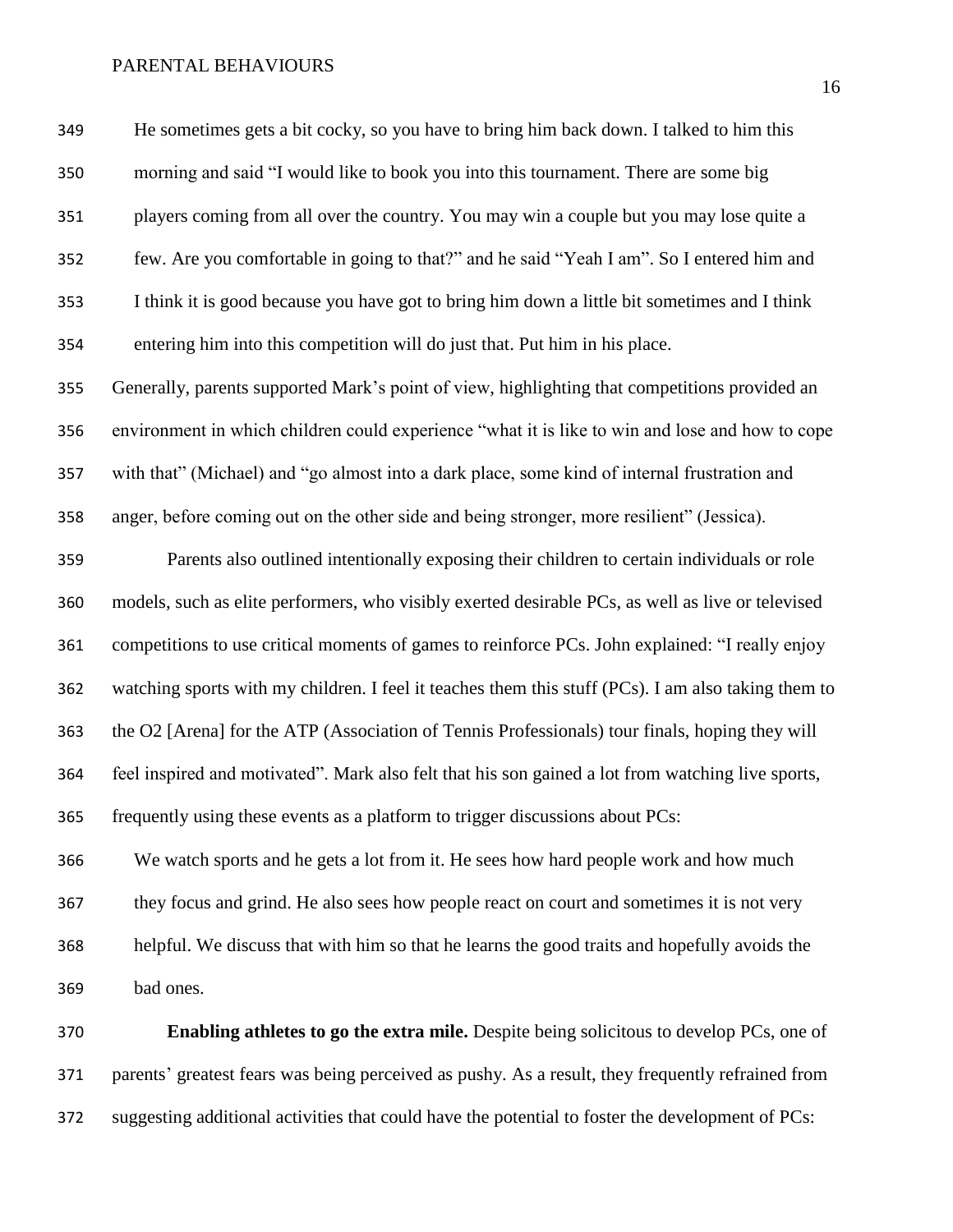$\overline{\phantom{a}}$ 

| 373 | I like him to be motivated and competitive, but if my son doesn't want to go out in the           |
|-----|---------------------------------------------------------------------------------------------------|
| 374 | morning to do a half an hour with the ball machine, I am not going to force him. My belief        |
| 375 | is that it has to come from themselves, from within, not a pushy parent. (Jessica)                |
| 376 | However, if children suggested engaging in such activities themselves, parents supported and      |
| 377 | enabled their children to do so. For instance, Mark reported relishing opportunities in which he  |
| 378 | could support his son when choosing to work harder than expected of him:                          |
| 379 | I want him to work hard, take risks and challenge himself. At the same time, I don't want         |
| 380 | to push too hard So when he suggests things to do with working hard, harder than others,          |
| 381 | and going the extra mile, I will support it. Do you know Wozniacki? There was an article          |
| 382 | about her in the Sunday Times talking about what she had to do to get big. My son read it         |
| 383 | and she was doing 6am starts, so suddenly he wanted to do 6am starts on tennis. So in the         |
| 384 | summer we used to go to the courts at 6am quite a lot. I wasn't pushing him, he wanted to         |
| 385 | do that, so I supported it because I feel it obviously develops his tennis, but also his head.    |
| 386 | If he is hungry, I will feed him, but it's important that it comes from him.                      |
| 387 | Similarly, despite being sceptical, Stephen explained supporting his son's decision of playing a  |
| 388 | tournament grade $up1$ . He appreciated that taking on this challenge could help his son develop  |
| 389 | PCs such as resilience and focus; yet he worried that if his son was unsuccessful, this challenge |
| 390 | could have detrimental effects, such as a decrease in confidence and motivation:                  |
| 391 | He [son] was like, 'get me on to a grade 2 [tournament], I want to see what it's like, I want     |
| 392 | to see if I can compete at grade 2'. I wasn't too sure. I mean there are some good guys           |

<sup>1</sup> In the UK tournaments are graded from 8 (lowest grade) to 1 (highest grade) based on the standard of players who will be attending. Entrance to different grade tournaments is dictated by players' county and national rankings.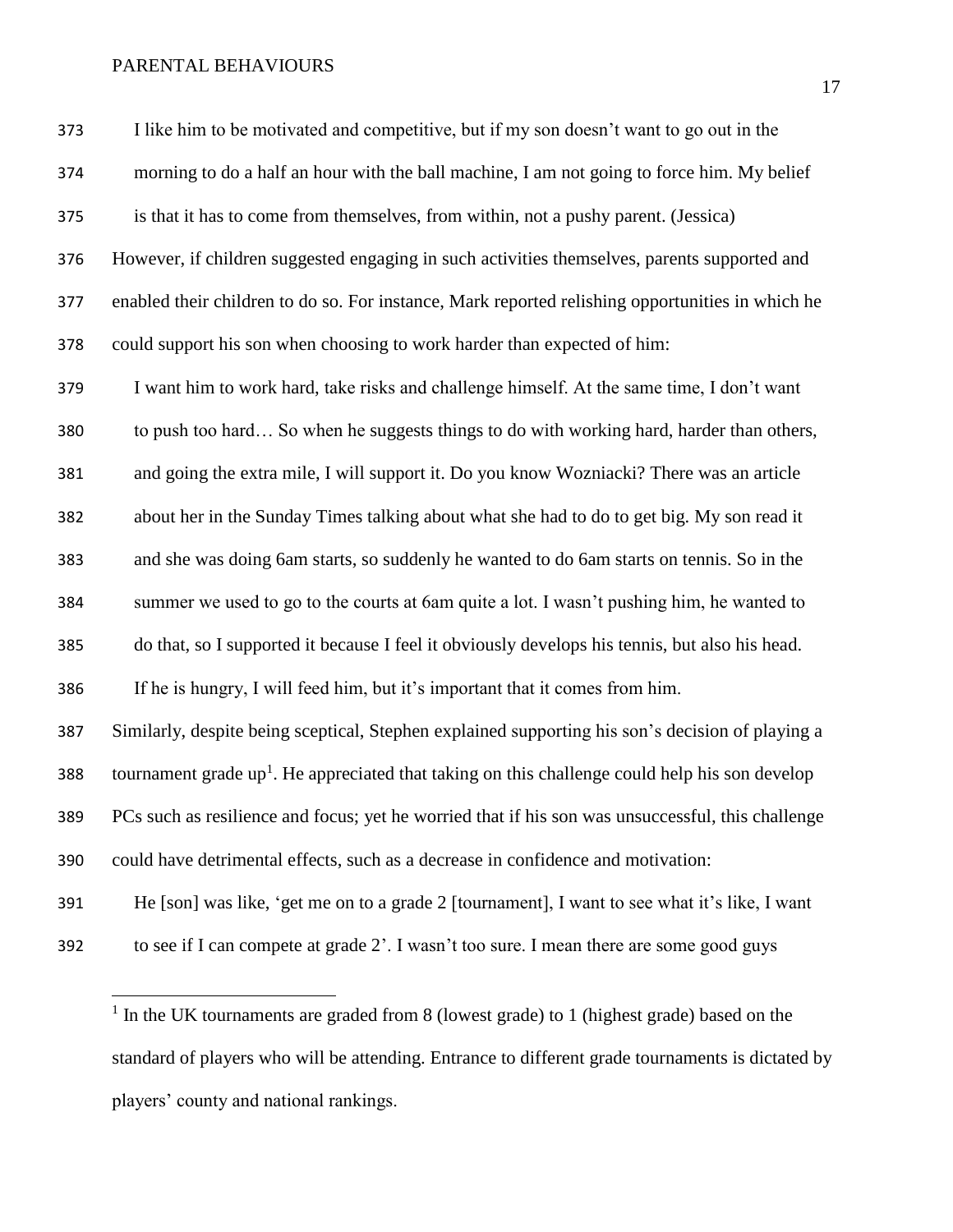| 393 | there and what if he loses badly, like a few time? Will he then lose his confidence or not      |
|-----|-------------------------------------------------------------------------------------------------|
| 394 | been keen anymore? But there is one [grade 2 tournament] coming up in Manchester and            |
| 395 | after asking him again, I entered him. He was pumped. But he has taken on this challenge,       |
| 396 | he wants to play up there, so I help him do that. It's his choosing and I think he can learn a  |
| 397 | lot from it, so I want to support it.                                                           |
| 398 | Supporting their children in "going the extra mile" was also enabled in other domains, such as  |
| 399 | academia. Parents hoped that this would not only make for a better student, but also player, as |
| 400 | this informal conversation with Alicia highlighted:                                             |
| 401 | Sometimes he [son] asks me if I can help him with his "extra" homework, like another            |
| 402 | level of schoolwork the kids don't have to do, but can if they want to challenge themselves.    |
| 403 | I mean, it's not like they aren't already doing enough at school, right?! [Sarcasms]            |
| 404 | Anyways, when he is up for it and suggests it himself, I help him. We try and do a little       |
| 405 | extra by colouring stuff in or writing neatly, and I feel it translates into his tennis and     |
| 406 | makes him a better person. Like it motivates him to do bit extra in all areas of life, like     |
| 407 | fight a bit harder to win a game [in tennis] for example. (Field note, October 8, 2015)         |
| 408 | Fostering developmentally beneficial peer relationships. Parents thought they                   |
| 409 | significantly affected their children's psychological development, yet acknowledged that peers  |
| 410 | were also important. Consequently, parents were mindful of their children "hanging around with  |
| 411 | the right people" (Adam). Alicia explained:                                                     |
| 412 | I don't like my children playing with "the wrong" children, because the group can change        |
| 413 | people. They are listening to me now, but there will be a time when I will not be their idol    |
| 414 | anymore and friends become more important. So, I like to expose my children to the right        |
| 415 | group of friends who have parents with the same values as us.                                   |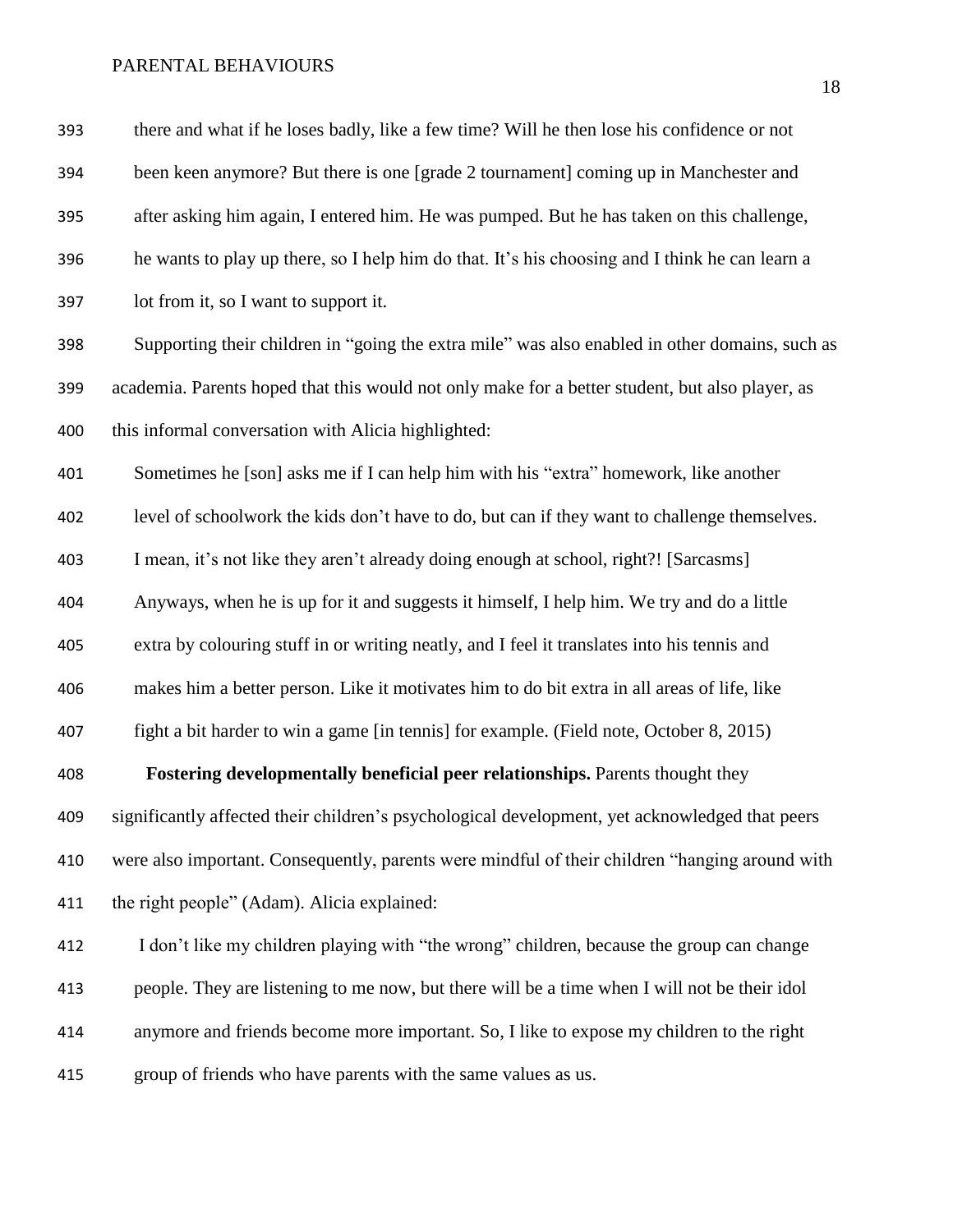| 416 | As a result, parents intentionally encouraged friendships with individuals or groups perceived as  |
|-----|----------------------------------------------------------------------------------------------------|
| 417 | having a positive influence upon their children's development. Stephen outlined:                   |
| 418 | One of the guys here [at the club] has such a nice way about him and my son can learn              |
| 419 | from that. He turns and says "good shot, well done, good shot" and is positive, always             |
| 420 | smiling. He says it so often that it sinks in with my son and he then starts to say it too. We     |
| 421 | have been trying to get him to do that for a long time. But often he doesn't even pass the         |
| 422 | bloody balls, he gets that competitive! It is only when I saw him playing with this lad that I     |
| 423 | saw a slightly better behaved and positive boy, so I am encouraging them playing together.         |
| 424 | Likewise, Mark explained that being embedded in a competitive tennis peer group, instilled         |
| 425 | valuable characteristics within his son, such as motivation:                                       |
| 426 | I don't know if that is the norm in different clubs, but he has a very competitive peer group      |
| 427 | here, very competitive. So, I think he is getting pushed a lot by his peers, which is good         |
| 428 | because as parents you can only push so far, but if he feels it from his peers that is a good      |
| 429 | thing. We just need to make sure that he keeps hanging out with people that drive him.             |
| 430 | Parents' efforts to foster developmentally beneficial friendships were also observed:              |
| 431 | Rather than attending training today, I am hanging around the club café, where some of the         |
| 432 | parents spend time Leanne and Maria invited me to join their conversation. We chatted              |
| 433 | about weekend plans. Leanne stated: "Me and Nick [son] are actually going over to Maria            |
| 434 | and Stephen's this weekend. We can have a glass of wine while the boys hang out with               |
| 435 | each other. Talk tennis and what not. Win win!" (Field note, December 10, 2015)                    |
| 436 | Taken together, it is encouraging to see that parents invested thought, time, and effort into      |
| 437 | intentionally developing PCs within their children. Nevertheless, it was also noticed that         |
| 438 | stereotypical believes around PSs existed and that parents relied significantly on "talking things |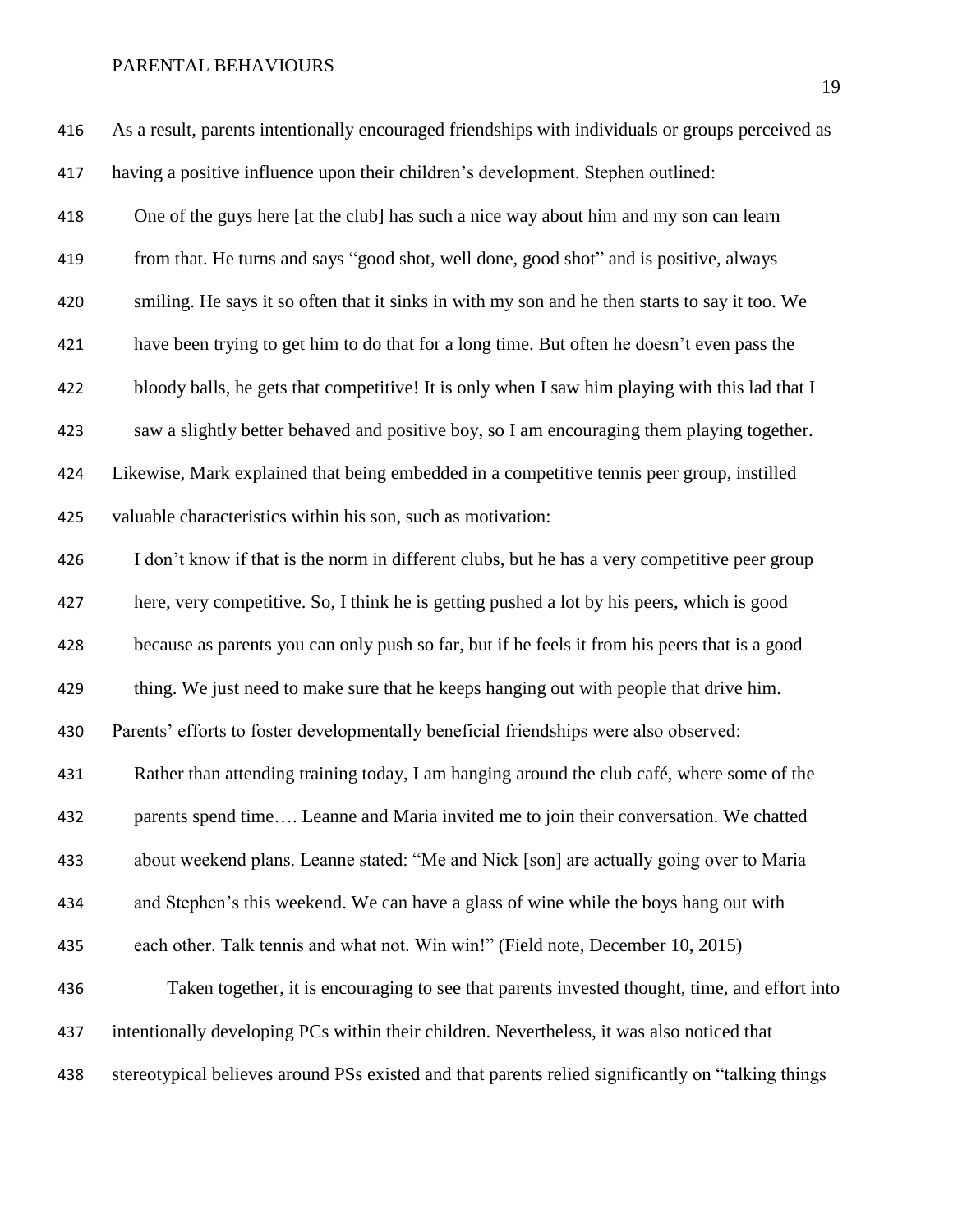through" after they had happened, making their efforts to foster children's psychological development reactive rather than proactive and systematic.

**Resources Informing Parental Behaviours** 

 The behaviours parents employed to support their children's psychological development were informed by educational resources, including books, documentaries, and online materials. Specifically, parents explained seeking resources that provided insights into how to "raise a happy and healthy tennis player" (Leanne) or "better support my son with the stresses and strains of playing tournaments, because so far I found it very stressful, he has found it stressful, and I would like to be able to help him" (John). Consequently, parents sought books communicating popular psychological beliefs, documentaries of excellent performers, podcasts, and YouTube tutorials to educate themselves. Focusing on books, parents reported reading a wide range of resources, including for example 'Mindset' (Dweck, 2006), 'The Chimp Paradox' (Peters, 2012), and 'Bounce' (Syed, 2011). In addition to learning from these books, parents frequently shared the lessons learnt with their children:

 To help him cope with his emotions… Have you read the Chimp Paradox? I read it because I used to be anxious on court myself and talked about all the things explained in the book with the kids. I talk to them about the Chimp and anxiety, saying things such as "anxiety is important sometimes, because of the fight and flight thing. If you don't have anxiety you might not do well anyway. But there is good and bad anxiety. Maybe try to leave the Chimp behind or shut him up in some instances." I do talk about that to help them get rid of things like anxiety. (Leanne)

 Self-confidence… I talk quite a lot about the direct relationship between the numbers of hours doing something and how good you can get. You know the 10,000 hour rule?! I have read a couple of books around that and tried to share some of that understanding with them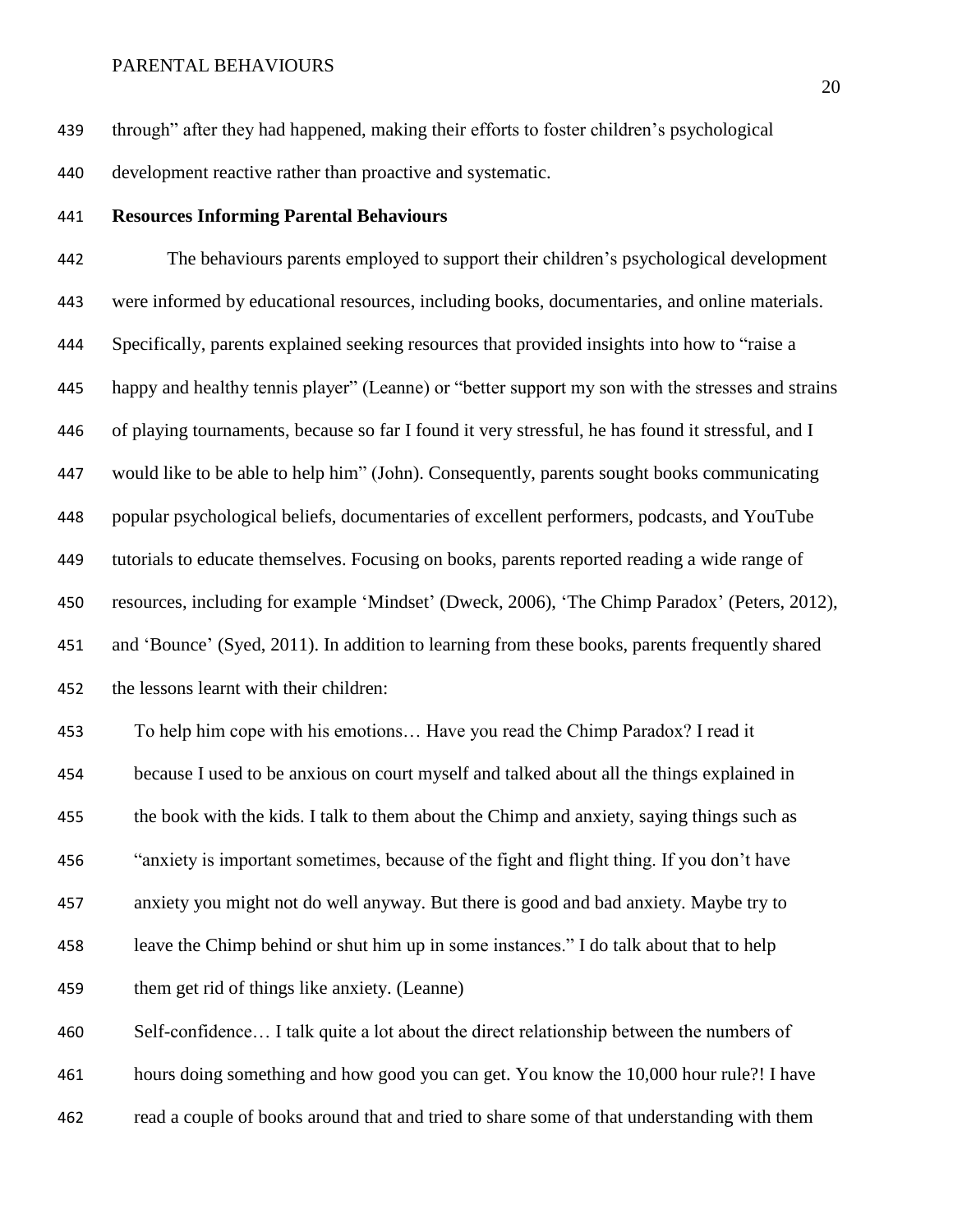[the children], because I am a big believer in that. The Bounce book for example is all about, can you train somebody, and is it about a skill that you are born with or can it be trained? So there are lessons in there for me, but I make sure I speak to my kids about that and leave them in no doubt. (John) Additionally, some parents reported seeking inspiration with their children from documentaries and autobiographies providing insight into elite performers' lives. Maria explained: "We have read Murray's, Nadal's and Federer's autobiography. So we read a lot of normal tennis stuff that inspires the boys, not the kind of self-help psychology things." Similarly, Leanne reported: We watch things like 'The Short Game' or the Venus and Serena documentary. We watch things like this because he [my son] really likes watching things about champions and understanding how to get there. That comes in with the sport intelligence and commitment to working hard. How Federer for example went from being okay at a sport to being the champion. There is a massive road to climb and these films help to communicate that. Others, such as Stephen, preferred the use of YouTube tutorials: "I watched some videos and listen to David Sammel who talks about 'locker room power'. It is to do with the mental preparation of tennis players" or podcasts, like David: "I drive a lot, so I have downloaded a bunch of podcast about motivation, drive, and successful people. I listen to that and try to apply it to my children". In sum, parents expressed a deep rooting desire to support their children's positive

 development, which led them to engage in intermittent self-education. The messages elicited from the resources accessed were frequently shared with children or used to inform parental behaviours. Despite well intended, the informal and unguided nature of this type of education, sometimes led parents to reinforce messages that prioritised winning over fun, as well as early specialisation. Occasionally this fostered unwanted consequences, as described by Jessica: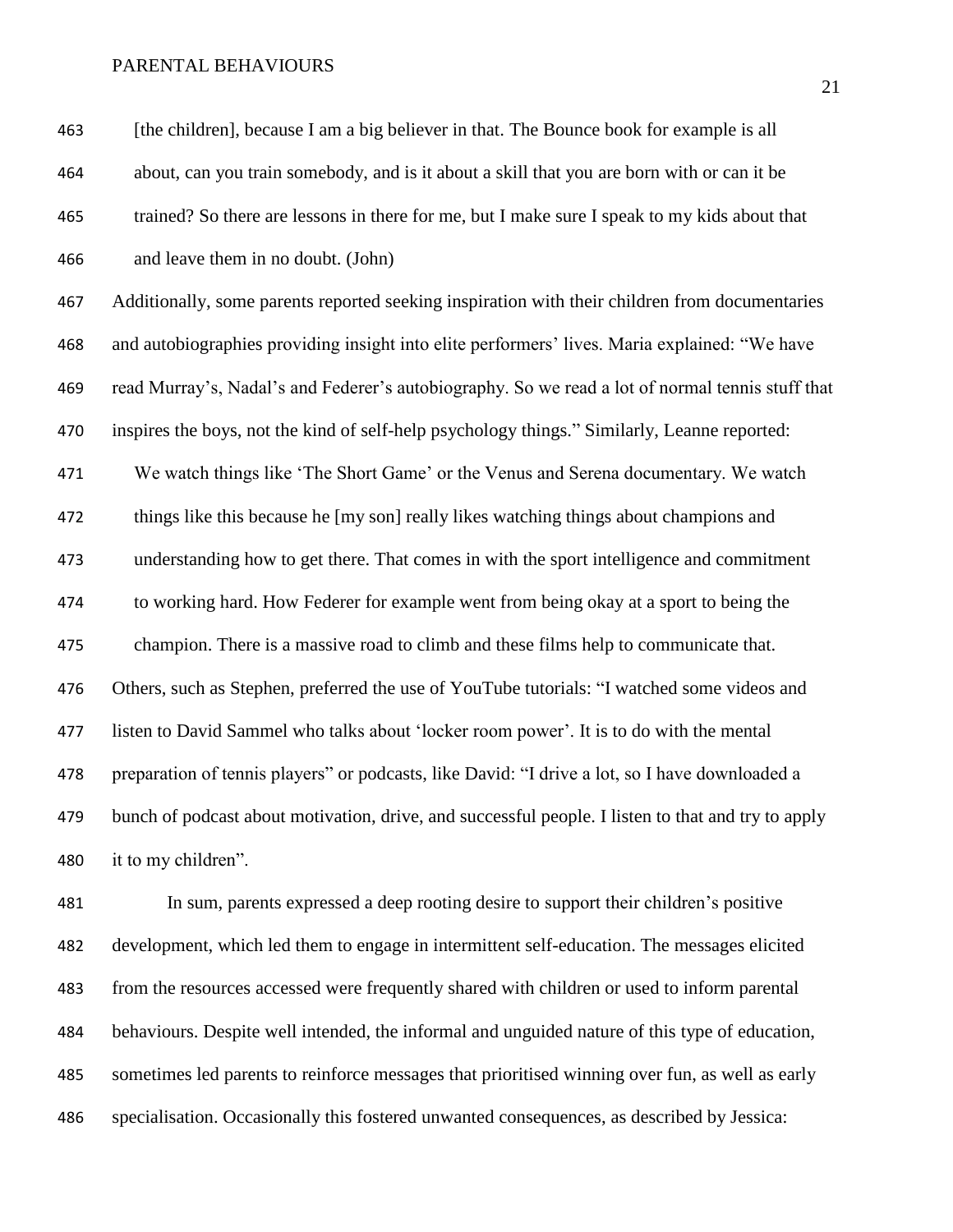| 487 | My son sometimes lies about who he has beaten at tennis, but I realised that that is               |
|-----|----------------------------------------------------------------------------------------------------|
| 488 | probably my fault. After training I would often ask "Did you win tonight?!" He wants to            |
| 489 | please so he says, "Yes I have won all my matches." For us it was just a way of asking,            |
| 490 | "Did you have a good time?" When I figured that he was lying, we had a big discussion              |
| 491 | about it and [Jessica starts crying] he actually thought that if he wins I would love him          |
| 492 | more!!! I just said "For god sake, I love you if you lose, everything! All I want is for you to    |
| 493 | be happy." He really did for a while think that it mattered to me if he won, just because of       |
| 494 | how I worded my question It was important that we clarified that that is not the case.             |
| 495 | <b>Discussion</b>                                                                                  |
| 496 | In response to recent calls within the literature (Harwood et al., 2019, Knight et al.,            |
| 497 | 2016), this study sought to further our understanding of the PSCs parents wanted their children to |
| 498 | develop through sport and the behaviours they intentionally employed to support the                |
| 499 | development of said PSCs. Overall, it was clear that parents appreciated the benefits of well-     |
| 500 | developed PSCs within youth athletes, yet were concerned about their role in helping their         |
| 501 | children develop them. Despite their reservations, data highlighted that parents engaged in four   |
| 502 | specific behaviours to facilitate the development of PCs within their children. However, parents   |
| 503 | had not received formal support guiding their behaviours and thus relied significantly upon        |
| 504 | independent learning, sometimes resulting in unintended negative consequences, such as             |
| 505 | athletes' perceptions that parents valued winning over enjoyment and growth.                       |
| 506 | Over the last decade, the importance of guiding or supporting parents in optimising their          |
| 507 | involvement in their children's sporting lives has increasingly been recognised by researchers,    |
| 508 | practitioners, and sports organisations (Harwood et al., 2019). Interestingly, however, with the   |
| 509 | odd exception (e.g., Harwood, 2008), very little of this attention has focused upon the positive   |

role parents can play in supporting children's psychological development. Rather, much focus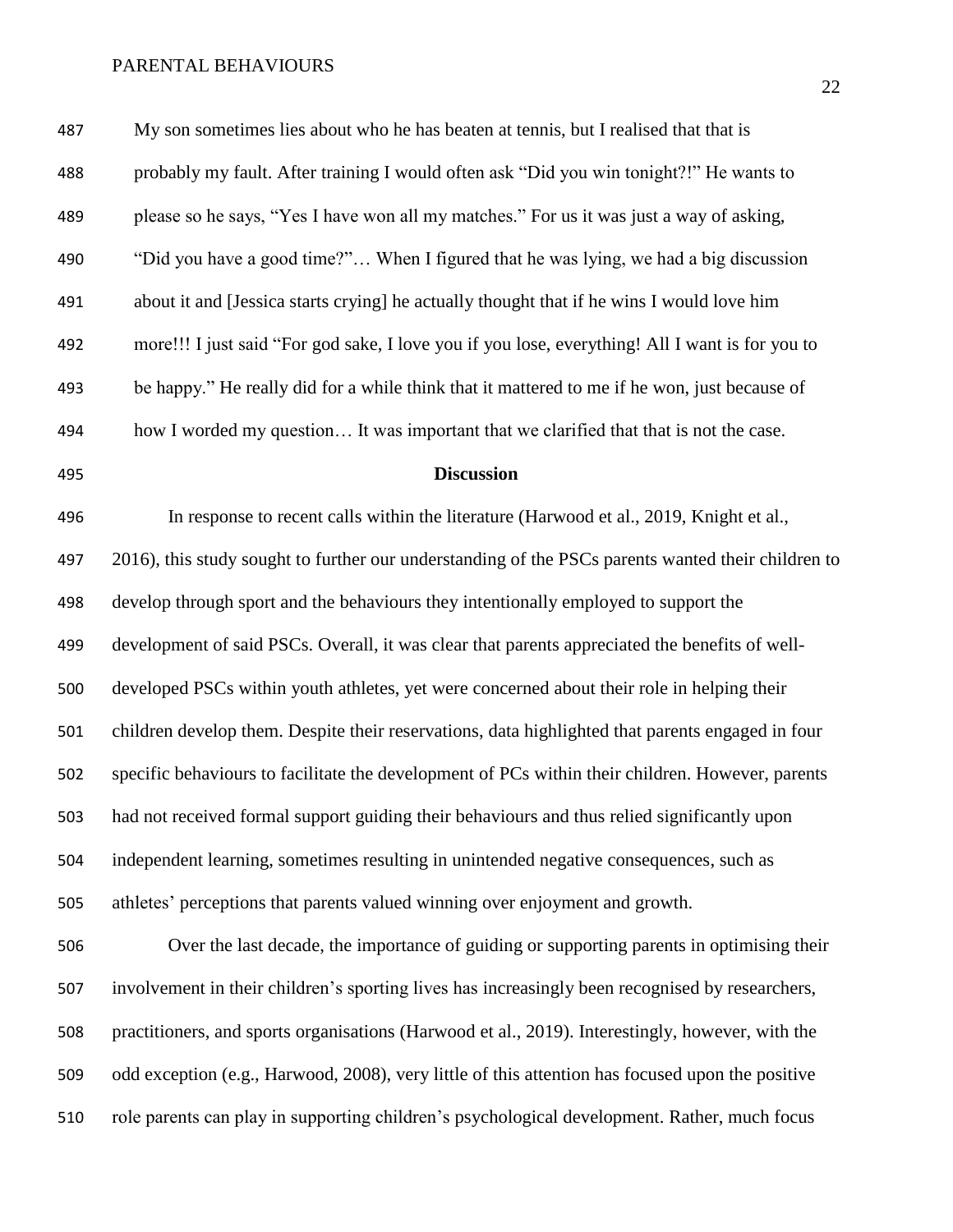has been placed upon trying to "educate" parents to correct perceived negative or inappropriate behaviours; thus considering parents as problems to be fixed rather than assets to work with (Dorsch et al., 2018; Knight et al., 2017). Given this focus, combined with the negative attention sport parents receive in the print and social media, it is little wonder that parents often feel ill- prepared to support their children's dual responsibilities (i.e., sport & academia), are concerned about engaging in the "wrong behaviours" that may place unwanted pressure upon their children, and rely upon self-education for support (e.g., Burgess et al., 2016; Knight & Holt, 2013). Unfortunately, if parents feel unprepared to support their children's psychological development, or their self-taught strategies are ineffective or at worst detrimental, important opportunities to maximise athletes' development and transfer of PSCs are missed (cf., Bean et al., 2018; Koh et al., 2017; MacNamara et al., 2010b). The value of sport in teaching and developing PSCs is heralded across the globe (see Holt, 2016 for a review), yet it is widely recognised that PSCs do not automatically develop through participation in sport (Fraser-Thomas et al., 2005). Rather, they must actively be taught and their transfer from sport into other life domains explicitly supported (Dohme et al., 2019; Falcão et al., 2019). As such, the importance of parents taking a proactive and explicit role in supporting the development and transfer of PSCs cannot be underestimated. Thus, although it was positive to see that parents in the current study took active steps to utilise sport as a vehicle to help them facilitate their children's psychological development, efforts were often reactive, implicit, and inconsistent despite self- education. If parents are to optimise their involvement within youth sport contexts they clearly require greater guidance. This guidance should remove itself from trying to correct perceived negative parental behaviours and instead encourage parents to discuss their existing understanding of the benefits well-developed PSCs can have upon children's development. Additionally, parents should be made aware of their ability to foster PSCs through their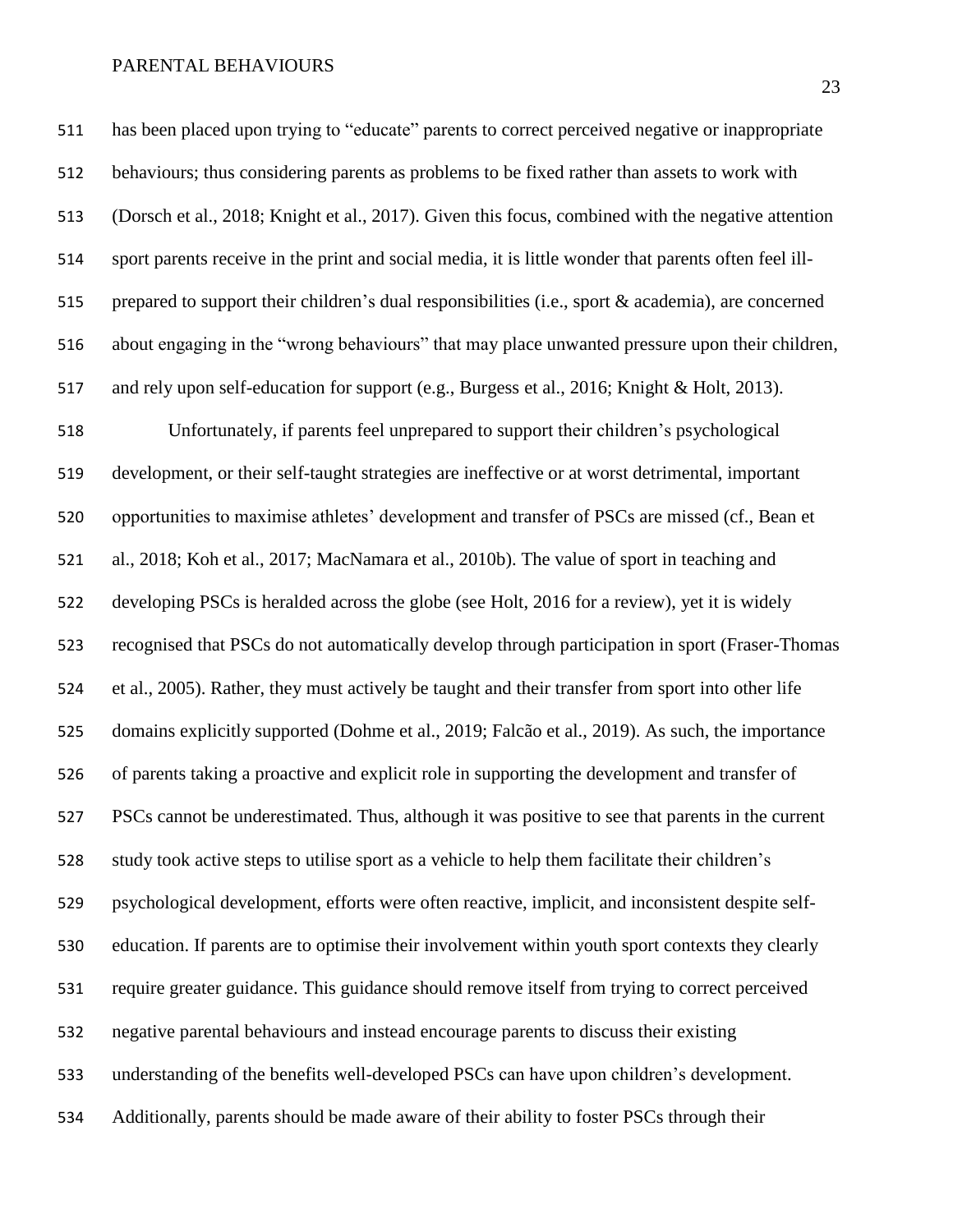behaviours and provided with strategies that empower them to proactively, explicitly, and consistently support the development and transfer of their children's PSCs.

 Two types of parental behaviours have previously been discussed within the talent and positive youth development literature: 'talking about valuable PCs' (e.g., Hodge et al., 2017; Tamminen & Holt, 2012) and 'intentionally creating learning opportunities' (e.g., Fraser-Thomas et al., 2005; Neely & Holt, 2014). Importantly, the current methodology helped to extend those findings by providing insights into how parents sought to implement these behaviours in practice. Through these observations it became apparent that, while on the surface, talking about PSCs and facilitating learning opportunities may appear appropriate and relatively harmless, they are not without their challenges. For instance, it was apparent that at times parents sought opportunities to talk with good intent, but subsequently did not achieve the outcome that was hoped for. This complexity again highlights the importance of providing parents with evidence-based guidance upon which they can ground their behaviours.

 Beyond talking about PCs and intentionally providing learning opportunities, the current results identified two additional parental behaviours aimed at developing PCs; 'enabling athletes to go the extra mile' and 'fostering developmentally beneficial peer relationships'. The behaviour 'enabling athletes to go the extra mile' corroborates with recent suggestions regarding the importance of parents adopting an authoritative or autonomy-supportive parenting style to optimise their involvement in sport (Harwood & Knight, 2015), as well as recommendations encouraging parents to frequently communicate perceptions of and preferences for parental involvement with their children (Knight et al., 2017). From a theoretical perspective, such an approach should have a positive influence upon children's development of PSCs, as autonomy- supportive parenting is associated with increases in intrinsic motivation (Harwood et al., 2019). Indeed, the positive effects of experiencing feelings of autonomy have been recognised across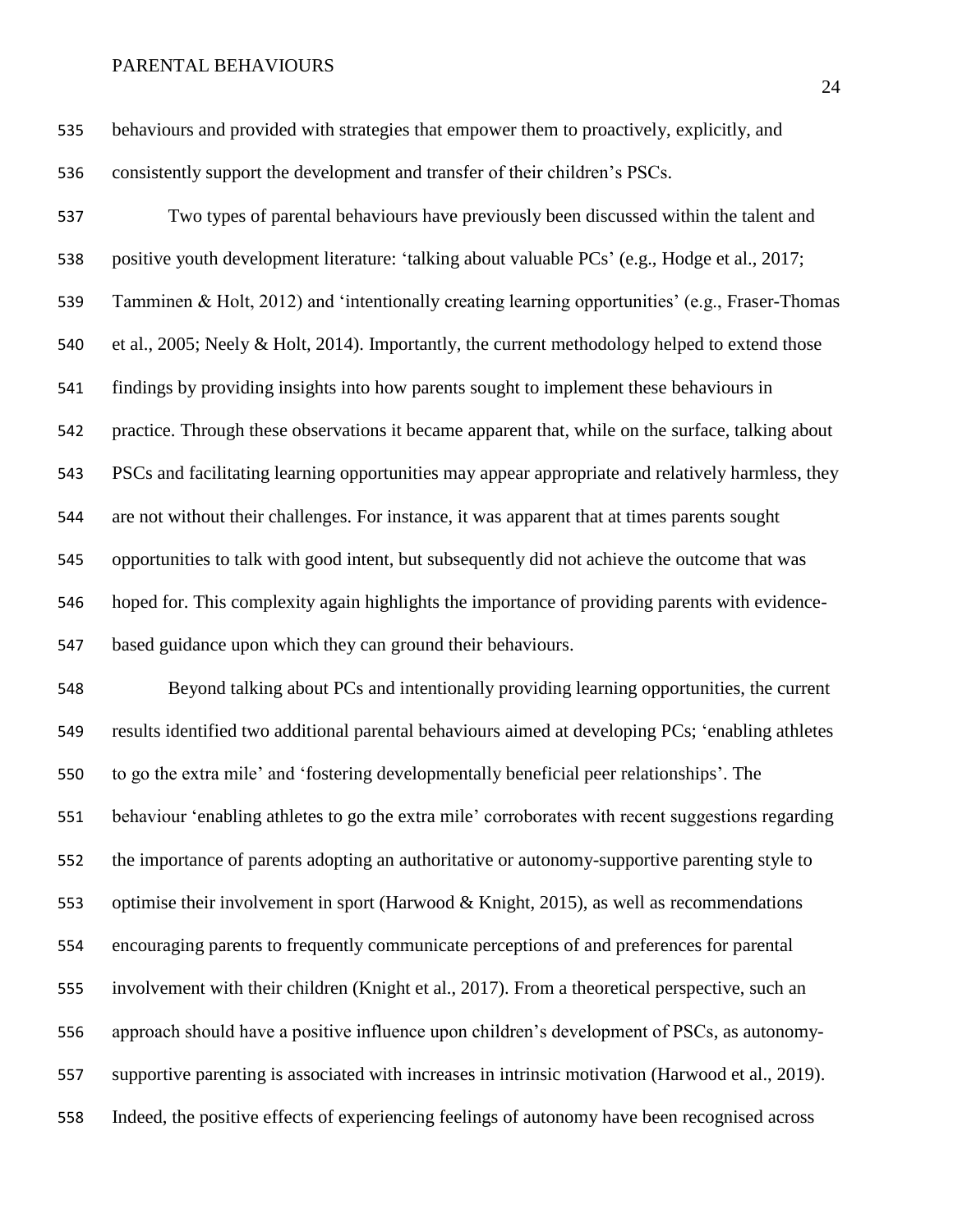cultures and life domains, suggesting that the satisfaction of individuals' need for autonomy facilitates persistence, performance, healthy development, and vitality (Deci & Ryan, 2008). Nevertheless, participants reported challenges regarding the provision of autonomy-supportive parenting styles, as they feared that this approach could cause their children to experience disappointment or hardship when making decisions about their level of involvement within sports, such as playing an age group up within a competition. Given the evidence supporting the benefits of autonomy-supportive behaviours, combined with parents' reports of attempting to satisfy their children's needs for autonomy, tailored advice regarding autonomy-supportive parenting could help reduce parents' uncertainties and enhance their confidence in this approach. Although not having received direct research attention, evidence supporting the value of the parental behaviour 'fostering developmentally beneficial peer relationships' upon youth athletes' psychological development can also be found within the talent development literature. For instance, in a series of case studies examining successful talent development environments, Henriksen and colleagues (2010a, 2010b, 2011) identified that excellence can be facilitated through close cooperation and openness between athletes of all ages and stages, as these relationships have the potential to develop fundamental technical, tactical, and PSs. Specifically, within all environments, close training relationships and friendships between current and former elite athletes, prospects, and younger athletes were the norm. Despite such findings, research investigating the effects of parents harnessing positive peer relationships between athletes has been lacking prior to this study (Harwood & Knight, 2015). The current findings suggest that harnessing developmentally rich peer relationships might be a useful mechanism for parents allowing them to proactively foster their children's psychological development while remaining in the background, subsequently reducing parents' concerns about being perceived as overinvolved or pushy. However, considering the limited amount of direct research on the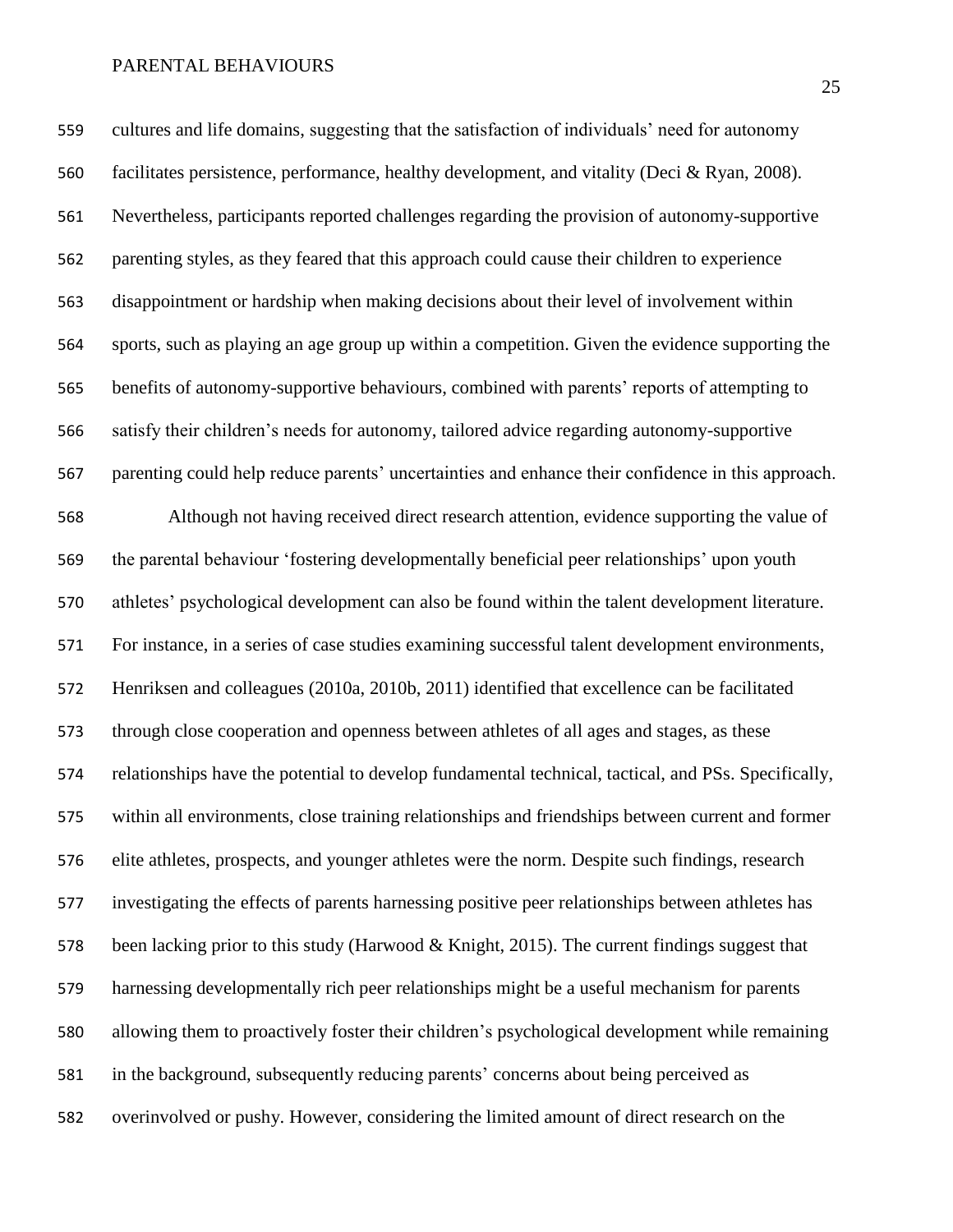composition, process, skills, and challenges of establishing and maintaining parent-facilitated peer relationships, further research is warranted.

**Limitations**

 Despite the strengths of the present study, limitations exist. First, it was situated in a single high-level youth sport environment in England. As outlined by Dorsch et al. (2018), parents' sport involvement is likely linked to contextual factors such as individual, community, and societal goals, wherefore it is unlikely that we captured the workings of all sport families having focussed on one specific youth sport environment. Nevertheless, we hope that transferability and naturalistic generalizability were achieved through the study's thick contextual description, as well as rich interpretations painting a relatable picture for parents embedded within various youth sport environments (Smith, 2018). Second, the present sample was somewhat monolithic, identifying as largely European, upper middle class, and educated. As sport experiences are commonly influenced by demographic factors (Fredricks & Eccles, 2004), future research should aim to understand parents' experiences from more ethnically diverse, as well a range of socioeconomic and geopolitical backgrounds. Finally, the present study is among the first to investigate the behaviours sport parents intentionally employed to support their children's psychological development. More research is needed to gain a better understanding of sport parents' existing knowledge about youth athletes' positive psychological development and their educational needs to support this process more proactively and effectively.

### **Conclusion**

 Overall, the current results suggest that parents should not be viewed through a deficit lens, but instead as valued resources that are well-intentioned and often willing to learn how to support their children's positive development more effectively. Second, the current findings point towards the need to better support sport parents regarding the behaviours they can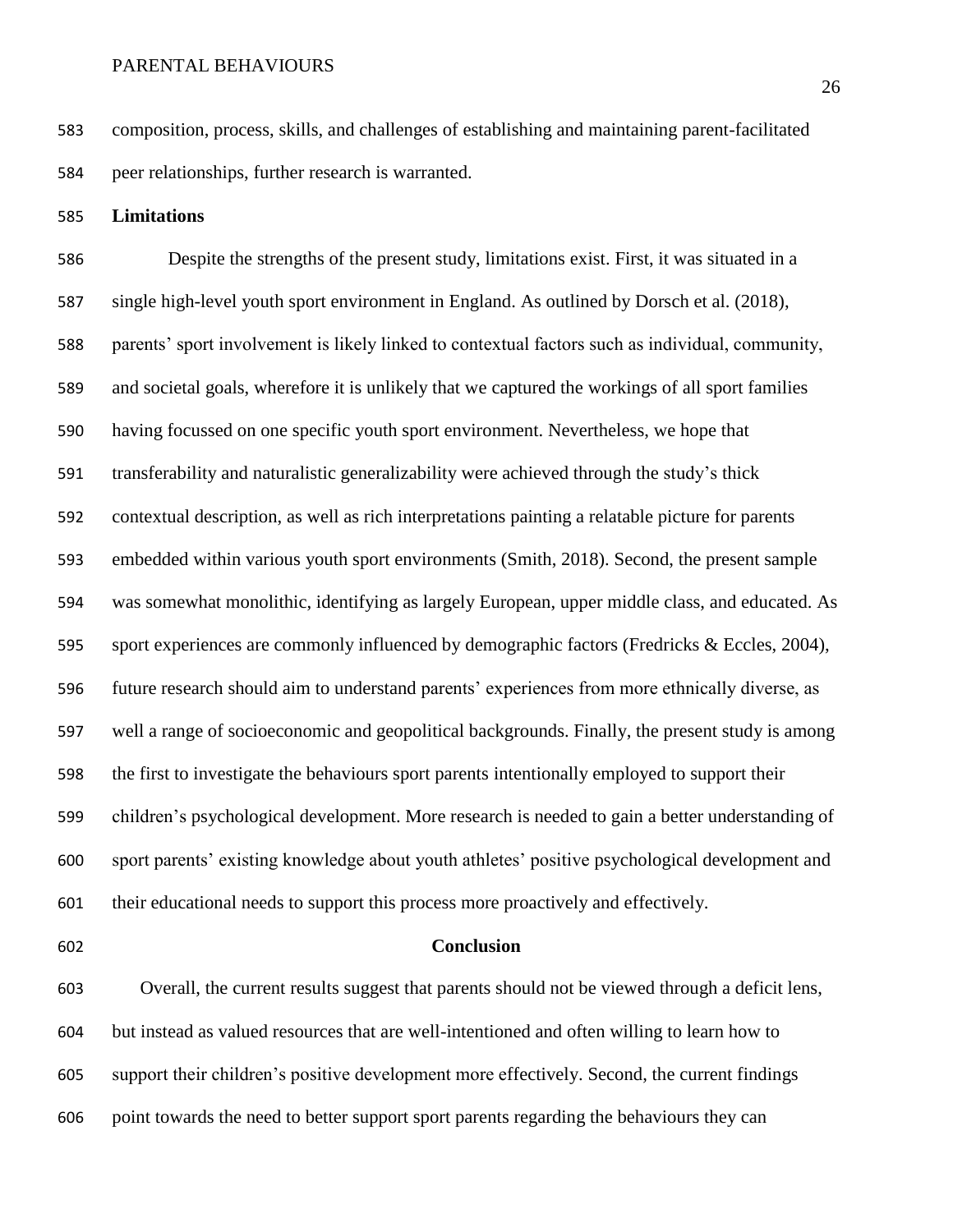| 607 | proactively employ to prepare their children for sport and life. To date, no scientific evaluations |
|-----|-----------------------------------------------------------------------------------------------------|
| 608 | of such programmes are available. To enable the provision of such programmes, coaches, youth        |
| 609 | sport federations, and governing bodies are encouraged to more skilfully integrate parents into     |
| 610 | the developmental processes of youth at hetes (Dorsch et al., 2018; Harwood et al., 2019).          |
| 611 | Recognising that this undertaking may require guidance, future research studies should focus not    |
| 612 | only upon knowledge acquisition, but also knowledge translation and dissemination to ensure         |
| 613 | findings can contribute more readily to practices within youth sport settings (Holt et al., 2018).  |
| 614 |                                                                                                     |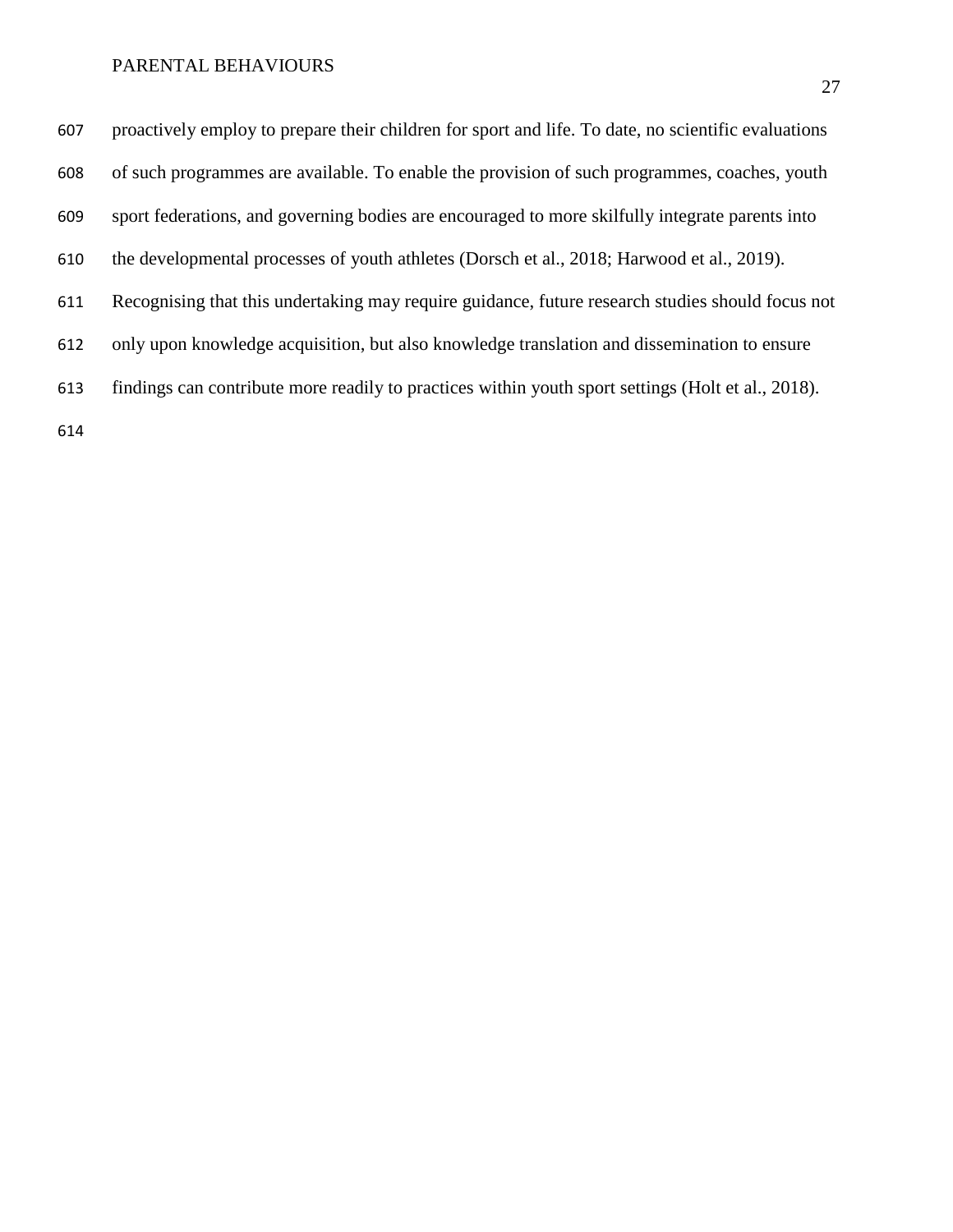| 615 | <b>References</b>                                                                                   |
|-----|-----------------------------------------------------------------------------------------------------|
| 616 | Baron-Thiene, A., & Alfermann, D. (2015). Personal characteristics as predictors for dual career    |
| 617 | dropout versus continuation: A prospective study of adolescent athletes from German                 |
| 618 | elite sport schools. Psychology of Sport and Exercise, 21, 42-49.                                   |
| 619 | https://doi.org/10.1016/j.psychsport.2015.04.006                                                    |
| 620 | Bean, C., Kramers, S., Forneris, T., & Camiré, M. (2018). The implicit/explicit continuum of life   |
| 621 | skills development and transfer. Quest, 70, 456-470.                                                |
| 622 | https://doi.org/10.1080/00336297.2018.1451348                                                       |
| 623 | Burgess, N. S., Knight, C. J., & Mellalieu, S. D. (2016). Parental stress and coping in elite youth |
| 624 | gymnastics: an interpretative phenomenological analysis. Qualitative Research in Sport,             |
| 625 | Exercise and Health, 8, 237-256. https://doi.org/10.1080/2159676X.2015.1134633                      |
| 626 | Cook, C., Crust, L., Littlewood, M., Nesti, M., & Allen-Collinson, J. (2014). 'What it takes':      |
| 627 | Perceptions of mental toughness and its development in an English Premier League                    |
| 628 | Soccer Academy. Qualitative Research in Sport, Exercise and Health, 6, 329-347.                     |
| 629 | https://doi.org/10.1080/2159676X.2013.857708                                                        |
| 630 | Deci, E. L. & Ryan, R. M. (2008). Facilitating optimal motivation and psychological well-being      |
| 631 | across life domains. Canadian Psychology, 49, 14-23. https://doi.org/10.1037/0708-                  |
| 632 | 5591.49.1.14                                                                                        |
| 633 | Dohme, L.-C., Bloom, A. G., Piggott, D., & Backhouse, S. (2020). Development,                       |
| 634 | implementation, and evaluation of an athlete-informed mental skills training program for            |
| 635 | elite youth tennis players. Journal of Applied Sport Psychology, 32, 429-449.                       |
| 636 | https://doi.org/10.1080/10413200.2019.1573204                                                       |
| 637 | Dohme, L.-C., Backhouse, S., Piggott, D., & Morgan, G. (2017). Categorizing and defining            |
| 638 | popular psychological terms used within the youth athlete talent development literature:            |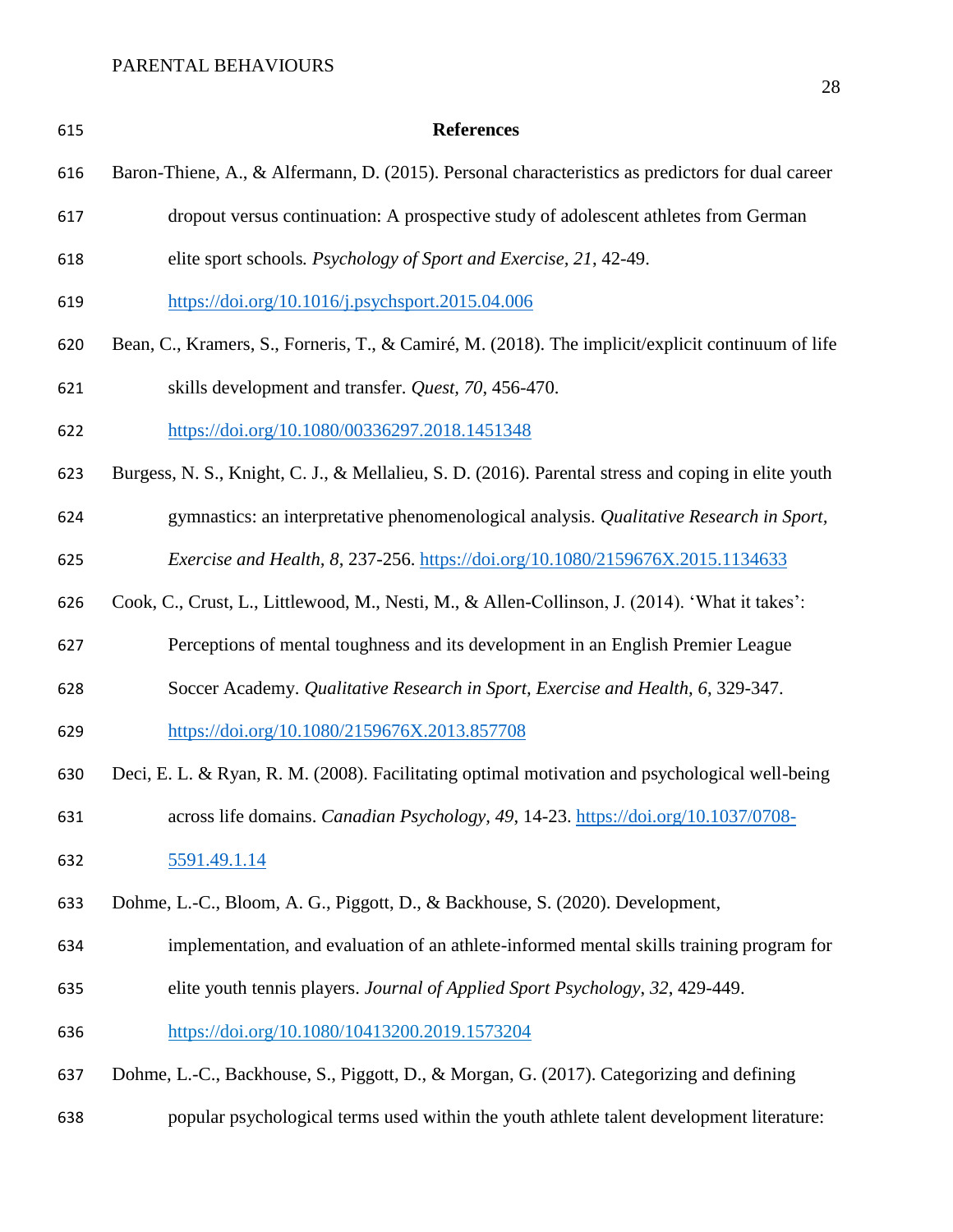- A systematic review. *International Review of Sport and Exercise Psychology, 10*, 134- 163.<https://doi.org/10.1080/1750984X.2016.1185451>
- 
- Dohme, L.-C., Piggott, D., Backhouse, S., & Morgan, G. (2019). Psychological skills and
- characteristics facilitative of youth athletes' development: A systematic review. *The*
- *Sport Psychologist, 33*, 261-275.<https://doi.org/10.1123/tsp.2018-0014>
- Dorsch, T. E., King, M. Q., Tulane, S., Osai, K. V., Dunn, C. R., & Carlsen, C. (2018). Parent
- education in organized youth sport: Recommendations from parents, coaches, and

administrators. *Journal of Applied Sport Psychology*.

- <https://doi.org/10.1080/10413200.2018.1510438>
- Dweck, C. S. (2006). *Mindset: The new psychology of success*. New York, US: Random House.
- Falcão, W. R., Bloom, G. A., Caron, J. G., & Gilbert, W. D. (2019). Youth athletes' perceptions of humanistic coaching. *International Journal of Sport Psychology, 50*, 523-547.
- <https://doi.org/10.7352/IJSP.2019.50.523>
- Fraser-Thomas, J., Côté, J., & Deakin, J. (2005). Youth sport programs: An avenue to foster
- positive youth development. *Physical Education and Sport Pedagogy, 10*, 19-40.
- <https://doi.org/10.1080/1740898042000334890>
- Fredricks, J. A., & Eccles, J. S. (2004). Parental influences on youth involvement in sports. In M.
- R. Weiss (Ed.), *Developmental sport and exercise psychology: A lifespan perspective*.
- Morgantown, WV: Fitness Information Technology.
- Gould, D., Dieffenbach, K., & Moffet, A. (2002). Psychological characteristics and their
- development in Olympic champions. *Journal of Applied Sport Psychology, 14*, 172-204.
- <https://doi.org/10.1080/10413200290103482>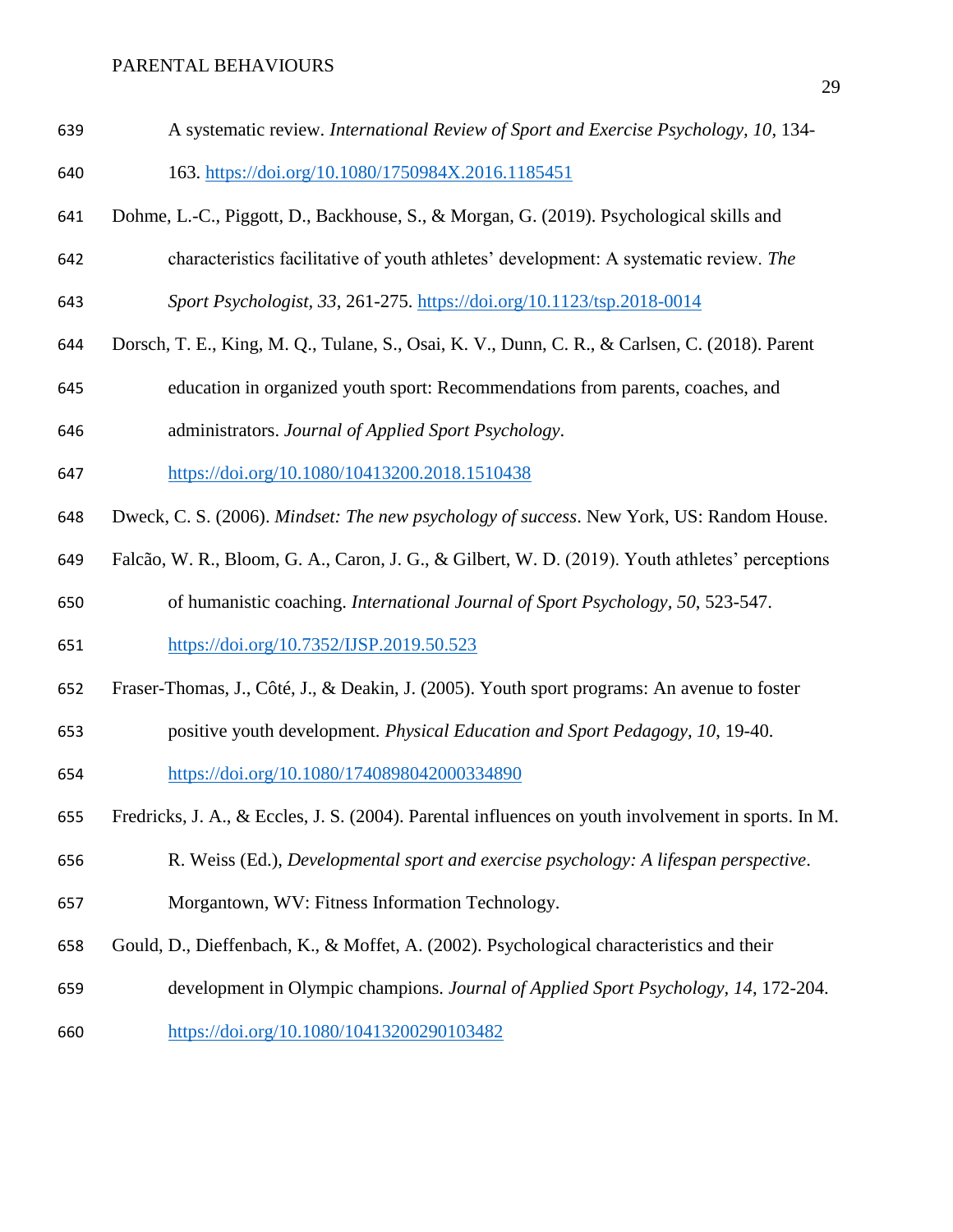Harwood, C. (2008). Developmental consulting in a professional football academy: The 5Cs coaching efficacy program. *The Sport Psychologist, 22*, 109-133.

<https://doi.org/10.1123/tsp.22.1.109>

- Harwood, C. G., & Knight, C. J. (2015). Parenting in youth sport: A position paper on parenting
- expertise. *Psychology of Sport and Exercise, 16*, 24-35.

<https://doi.org/10.1016/j.psychsport.2014.03.001>

- Harwood, C. G., Knight, C. J., Thrower, S. N., & Berrow, S. R. (2019). Advancing the study of
- parental involvement to optimise the psychological development and experiences of
- young athletes. *Psychology of Sport and Exercise, 42*, 66-73.
- <https://doi.org/10.1016/j.psychsport.2019.01.007>
- Henriksen, K., Stambulova, N., & Roessler, K. K. (2010a). Holistic approach to talent
- development environments: A successful sailing milieu. *Psychology of Sport and*
- *Exercise, 11*, 212-222.<https://doi.org/10.1016/j.psychsport.2009.10.005>
- Henriksen, K., Stambulova, N., & Roessler, K.K. (2010b). Successful talent development in
- track and field: Considering the role of environment. *Scandinavian Journal of Medicine*
- *& Science in Sports, 20*, 122-132.<https://doi.org/10.1111/j.1600-0838.2010.01187.x>
- Henriksen, K., Stambulova, N., & Roessler, K.K. (2011). Riding the wave of an expert: A
- successful talent development environment in kayaking. *The Sport Psychologist, 25*, 341-
- 362.<https://doi.org/10.1123/tsp.25.3.341>
- Hodge, C. J., Kanters, M. A., Forneris, T., Bocarro, J. N., & Sayre-McCord, R. (2017). A family
- thing: Positive youth development outcomes of a sport-based life skills program. *Journal*
- *of Park and Recreation Administration, 35*, 34-50. https://doi.org[/10.18666/JPRA-2017-](https://www.researchgate.net/deref/http%3A%2F%2Fdx.doi.org%2F10.18666%2FJPRA-2017-V35-I1-6840)
- [V35-I1-6840](https://www.researchgate.net/deref/http%3A%2F%2Fdx.doi.org%2F10.18666%2FJPRA-2017-V35-I1-6840)
- Holt, N. L. (2016). *Positive youth development through sport* (2nd ed.). London, UK: Routledge.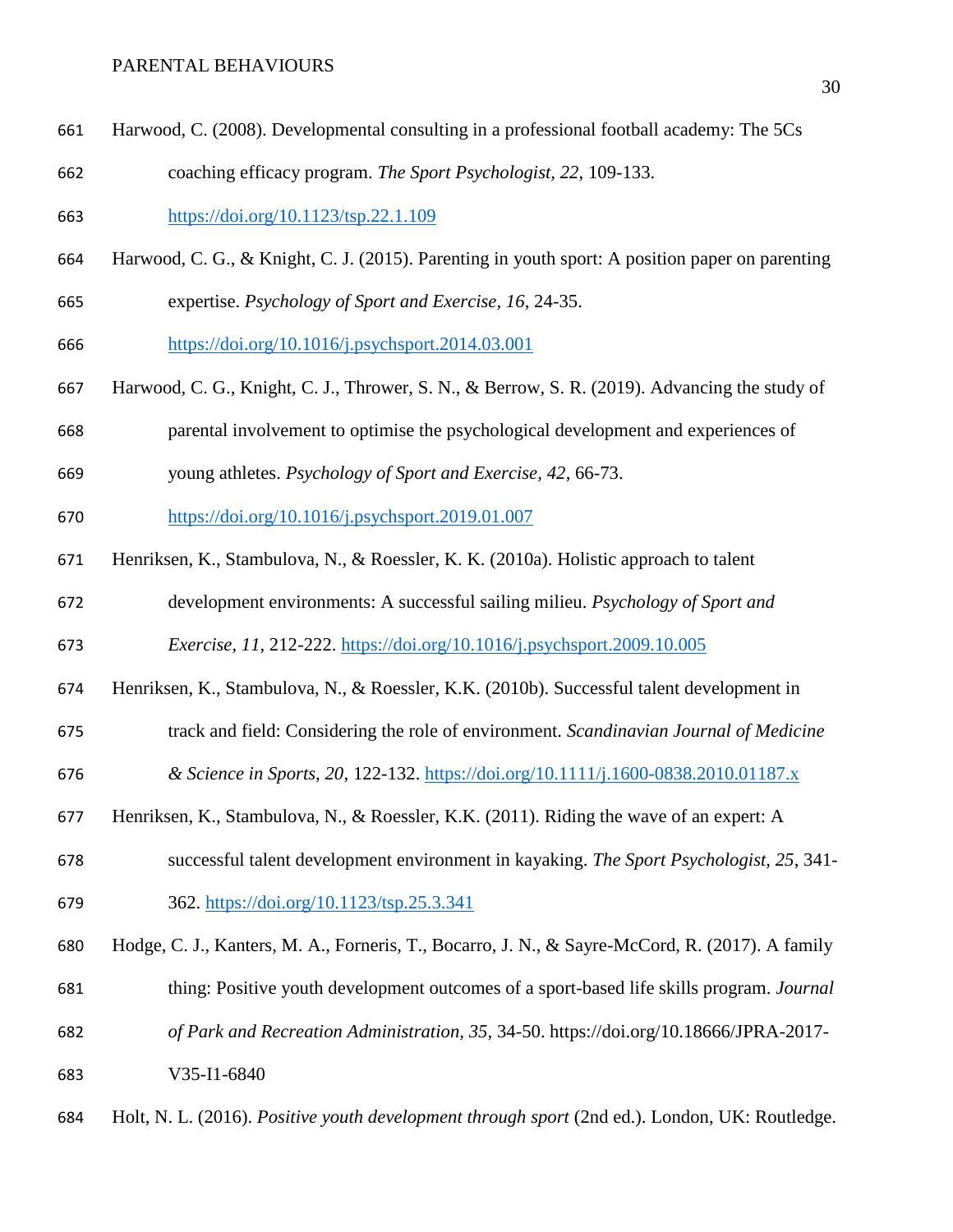- Strachan, L., & Tamminen, K. A. (2017). A grounded theory of positive youth
- development through sport based on results from a qualitative meta-study. *International*
- *Review of Sport and Exercise Psychology, 10*, 1-49.
- <https://doi.org/10.1080/1750984X.2016.1180704>
- Holt, N. L., Pankow, K., Camiré, M., Côté, J., Fraser-Thomas, J., MacDonald, D. J., Strachan,
- L., & Tamminen, K. A. (2018). Factors associated with using research evidence in
- national sport organisations. *Journal of Sports Sciences, 36*, 1111-1117.
- <https://doi.org/10.1080/02640414.2017.1357830>
- Knight, C. J., & Holt, N. L. (2013). Factors that influence parents' experiences at junior tennis
- tournaments and suggestions for improvement. *Sport, Exercise, and Performance*
- *Psychology, 2*, 173-189.<https://doi.org/10.1037/a0031203>
- Knight, C. J., Berrow, S. R., & Harwood, C. G. (2017). Parenting in sport. *Current Opinion in Psychology, 16*, 93-97.<https://doi.org/10.1016/j.copsyc.2017.03.011>
- Knight, C. J., Little, G. C., Harwood, C. G., & Goodger, K. (2016). Parental involvement in elite
- junior slalom canoeing. *Journal of Applied Sport Psychology, 28*, 234-256.
- <https://doi.org/10.1080/10413200.2015.1111273>
- Koh, K. T., Camiré, M., Bloom, G. A., & Wang, J. (2017). Creation, implementation, and
- evaluation of a values-based intervention program for sport coaches and physical
- education teachers in Singapore. *International Journal of Sports Science and Coaching,*
- *12*, 795-806. <https://doi.org/10.1177/1747954117730987>
- LTA, Tennis for Britain (2020). Player Pathway Overview. Retrieved from
- [https://www.lta.org.uk/play-compete/performance-tennis-players/player-pathway/player-](https://www.lta.org.uk/play-compete/performance-tennis-players/player-pathway/player-pathway-overview/)
- [pathway-overview/](https://www.lta.org.uk/play-compete/performance-tennis-players/player-pathway/player-pathway-overview/)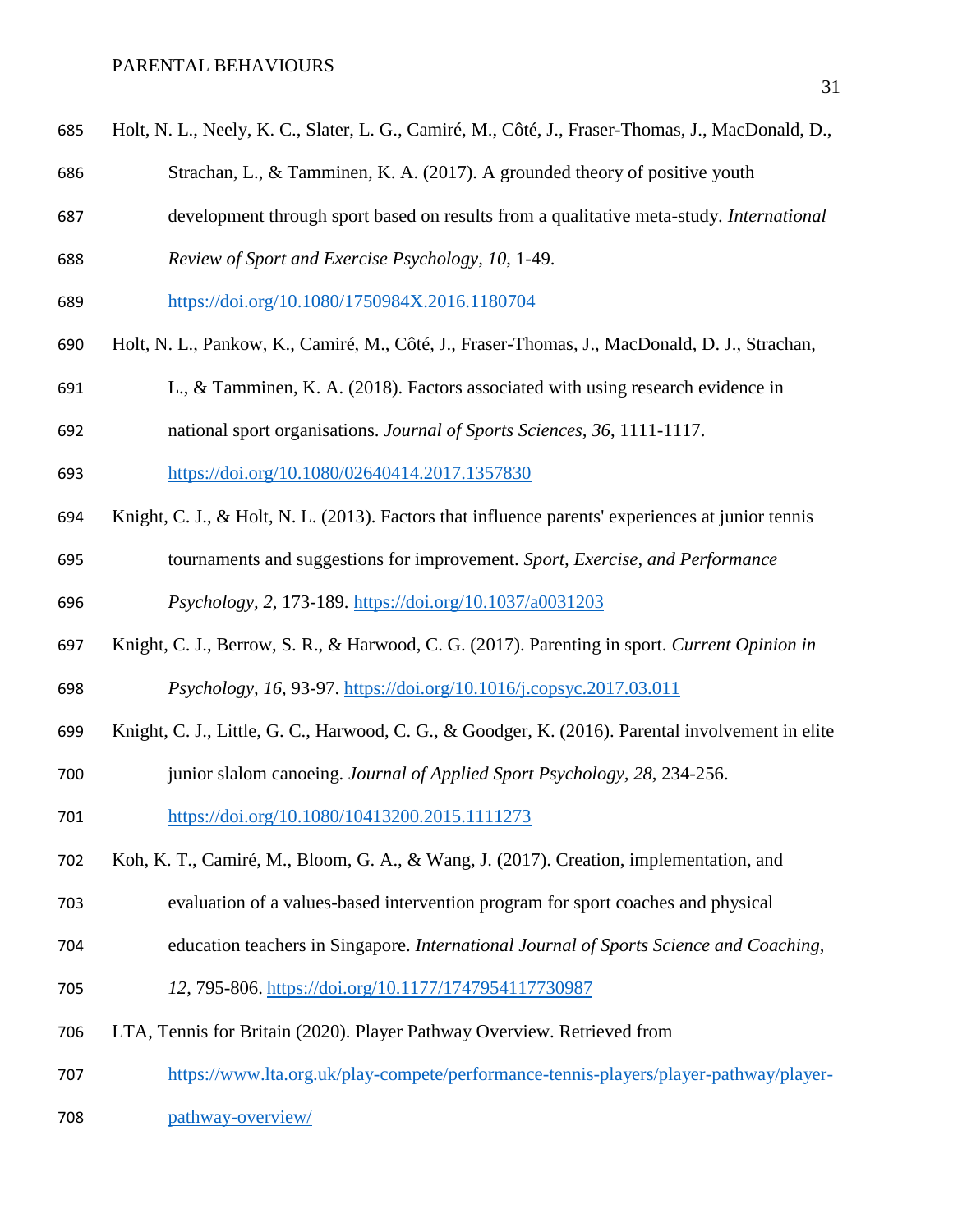| 709 | MacNamara, A., Button, A., & Collins, D. (2010a). The role of psychological characteristics in       |
|-----|------------------------------------------------------------------------------------------------------|
| 710 | facilitating the pathway to elite performance. Part 1: Identifying mental skills and                 |
| 711 | behaviours. The Sport Psychologist, 24, 52-73. https://doi.org/10.1123/tsp.24.1.52                   |
| 712 | MacNamara, A., Button, A., & Collins, D. (2010b). The role of psychological characteristics in       |
| 713 | facilitating the pathway to elite performance Part 2: Examining environmental and stage-             |
| 714 | related differences in skills and behaviours. The Sport Psychologist, 24, 74-96.                     |
| 715 | https://doi.org/10.1123/tsp.24.1.74                                                                  |
| 716 | McCormack, C., & Walseth, K. (2013). Combining elite women's soccer and education: Norway            |
| 717 | and the NCAA. Soccer and Society, 14, 887-897.                                                       |
| 718 | https://doi.org/10.1080/14660970.2013.843927                                                         |
| 719 | Miles, M. B., Huberman, A. M., & Saldaña, J. (2014). Qualitative data analysis: A methods            |
| 720 | sourcebook (3rd ed.). Thousand Oaks, CA: Sage.                                                       |
| 721 | Neely, K. C., & Holt, N. L. (2014). Parents' perspectives on the benefits of sport participation for |
| 722 | young children. The Sport Psychologist, 28, 255-268. https://doi.org/10.1123/tsp.2013-               |
| 723 | 0094                                                                                                 |
| 724 | Orlick, T., & Partington, J. (1988). Mental links to excellence. The Sport Psychologist, 2, 105-     |

- 130.<https://doi.org/10.1123/tsp.2.2.105>
- Peters, S. (2012). *The chimp paradox: The mind management programme to help you achieve success, confidence and happiness.* London, UK: Random House.
- Ronkainen, N. J., & Wiltshire, G. (in press). Rethinking validity in qualitative sport and exercise
- psychology research: A realist perspective. *International Journal of Sport and Exercise*
- *Psychology.* <https://doi.org/10.1080/1612197X.2019.1637363>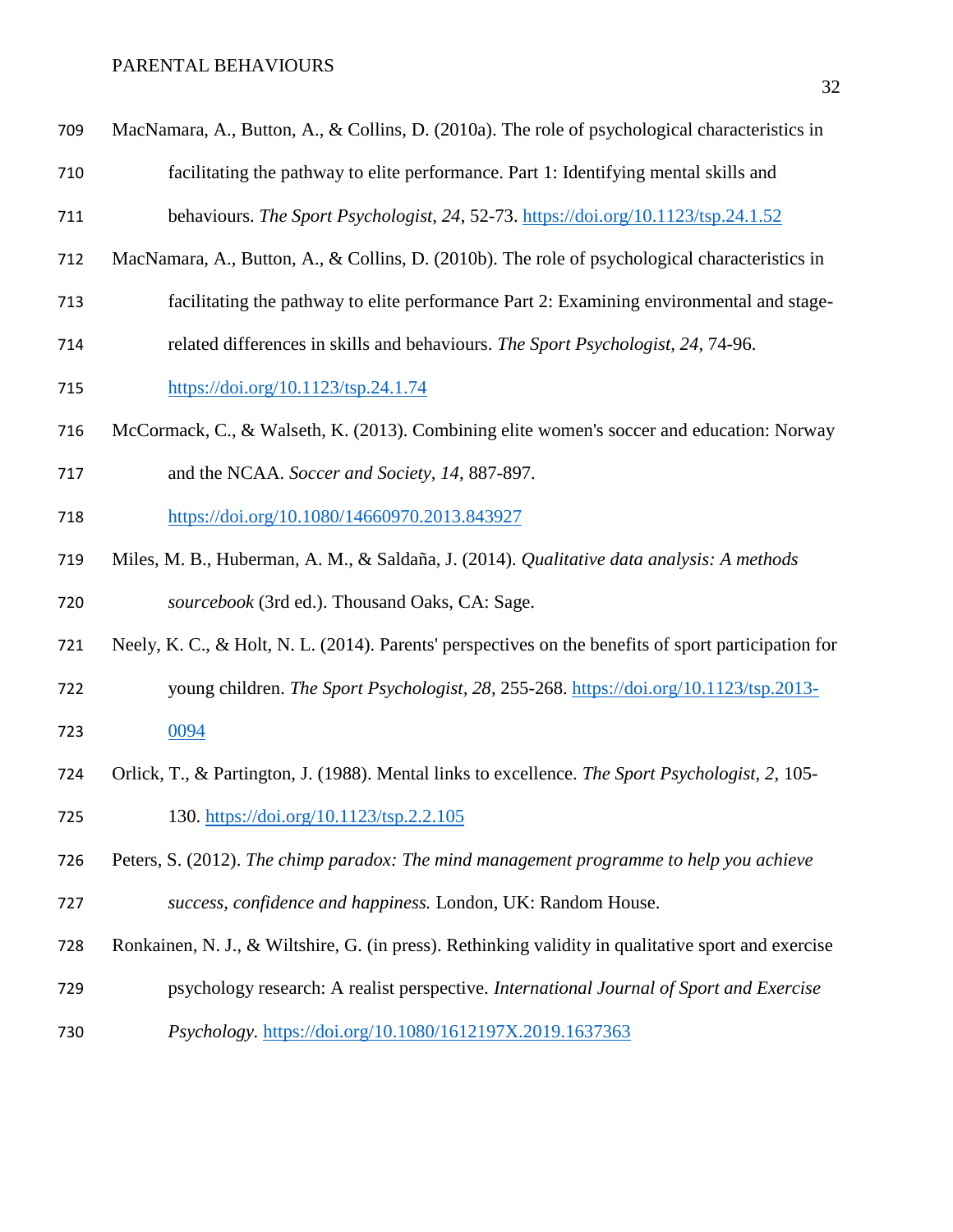Smith, B. (2018). Generalizability in qualitative research: Misunderstandings, opportunities and recommendations for the sport and exercise sciences. *Qualitative Research in Sport,* 

*Exercise and Health, 10*, 137-149.<https://doi.org/10.1080/2159676X.2017.1393221>

- Smith, B., & McGannon, K. (2018). Developing rigor in qualitative research: Problems and
- opportunities within sport and exercise psychology. *International Review of Sport and*
- *Exercise Psychology, 11*, 101-121.<https://doi.org/10.1080/1750984X.2017.1317357>
- Sparkes, A., & Smith, B. (2014). *Qualitative research methods in sport, exercise and health: From process to product.* Cambridge, UK: Routledge.
- Sport England (2019). Active Lives data table. Retrieved from
- [https://www.sportengland.org/know-your-audience/data/active-lives/active-lives-data-](https://www.sportengland.org/know-your-audience/data/active-lives/active-lives-data-tables?section=children_and_young_people_surveys)
- [tables?section=children\\_and\\_young\\_people\\_surveys](https://www.sportengland.org/know-your-audience/data/active-lives/active-lives-data-tables?section=children_and_young_people_surveys)
- Stambulova, N. B., Engström, C., Franck, A., Linnér, L., & Lindahl, K. (2015). Searching for an
- optimal balance: Dual career experiences of Swedish adolescent athletes. *Psychology of*
- *Sport and Exercise, 21*, 4-14.<https://doi.org/10.1016/j.psychsport2014.08.009>
- Stambulova, N., & Wylleman, P. (2019). Psychology of athletes' dual careers: A state-of the art
- critical review of the European discourse. *Psychology of Sport* and Exercise*, 42*, 74-88.
- <https://doi.org/10.1016/j.psychsport.2018.11.013>
- Swann, C., Moran, A., & Piggott, D. (2015). Defining elite athletes: Issues in the study of expert
- performance in sport psychology. *Psychology of Sport and Exercise*, *16*, 3-14.
- <https://doi.org/10.1016/j.psychsport.2014.07.004>
- Syed, M. (2011). *Bounce: The myth of talent and the power of practice***.** London, UK: Fourth Estate.